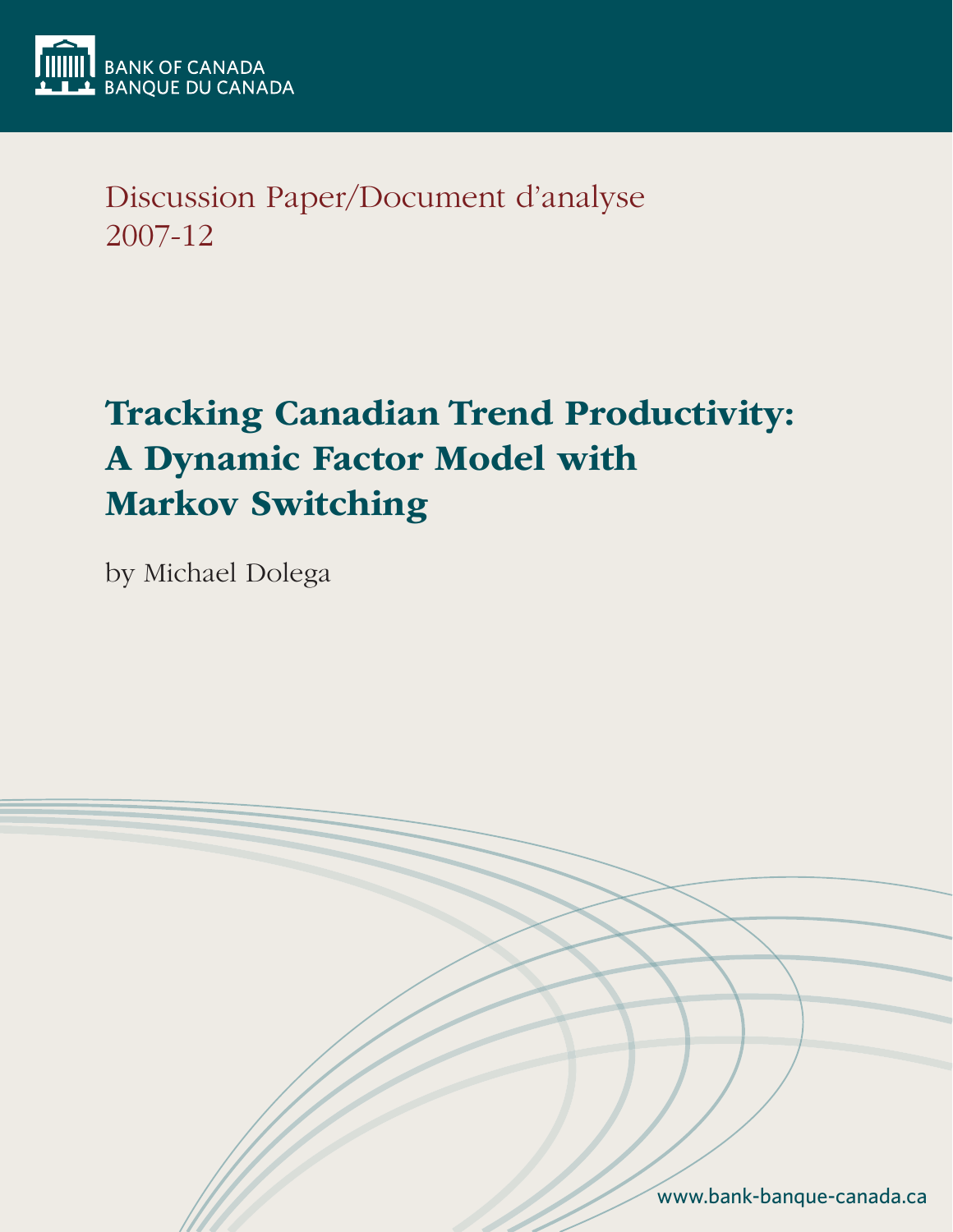Bank of Canada Discussion Paper 2007-12

November 2007

## **Tracking Canadian Trend Productivity: A Dynamic Factor Model with Markov Switching**

**by**

## **Michael Dolega**

Research Department Bank of Canada Ottawa, Ontario, Canada K1A 0G9 mdolega@bankofcanada.ca

Bank of Canada discussion papers are completed research studies on a wide variety of technical subjects relevant to central bank policy. The views expressed in this paper are those of the author. No responsibility for them should be attributed to the Bank of Canada.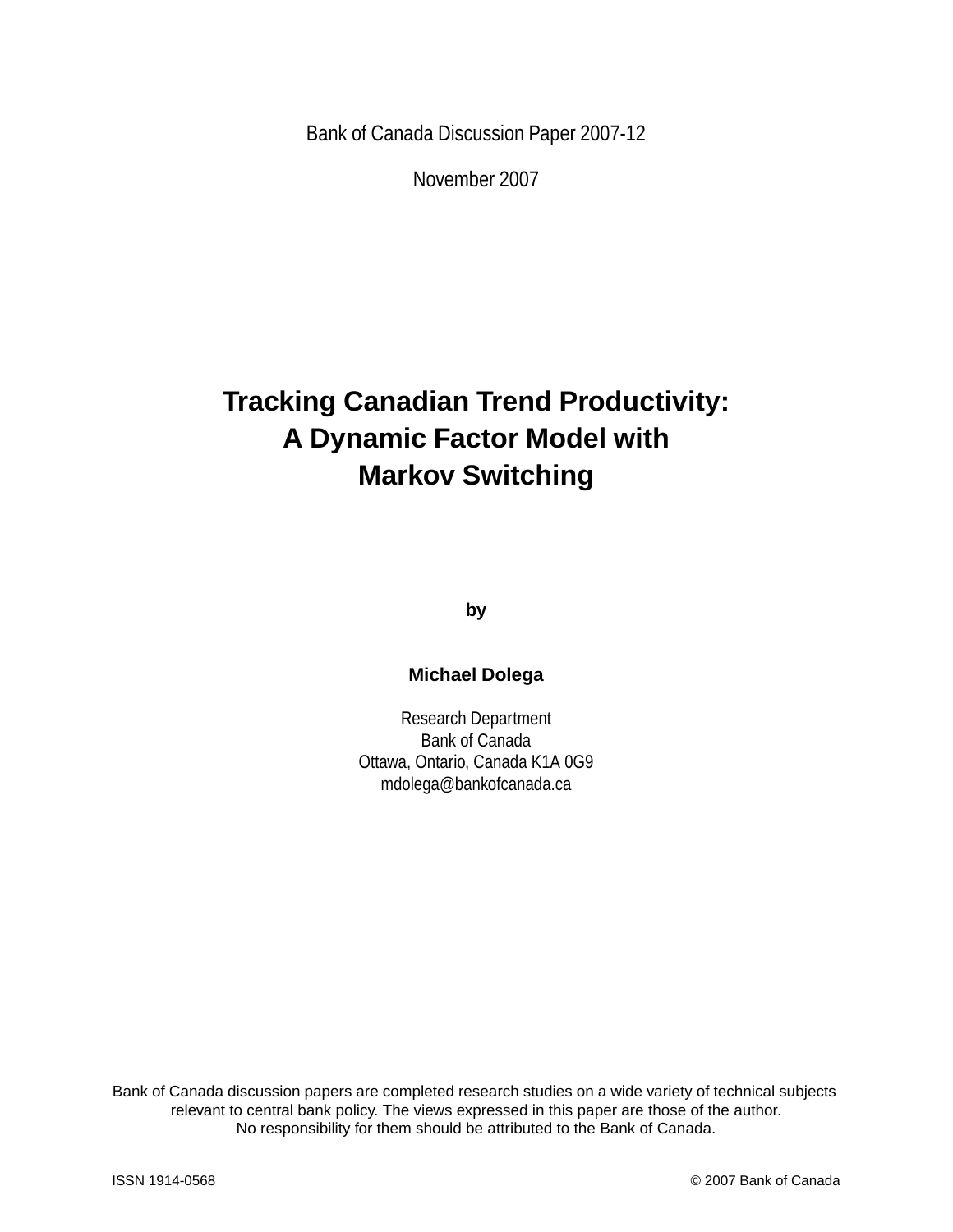## **Acknowledgements**

I would like to thank Richard Dion, Bob Fay, Sharon Kozicki, Danny Leung, Robert Rich, and the participants of the Bank of Canada workshop (May 2006) and the Sixth Annual Ottawa Productivity Workshop (May 2007) for their helpful comments and suggestions. Furthermore, I am indebted to Christian Murray for making his code available for me to modify, and to Robert Rich and James Kahn for providing their own modified version of Murray's code, as well as data for the United States that I used as a basis for several comparisons.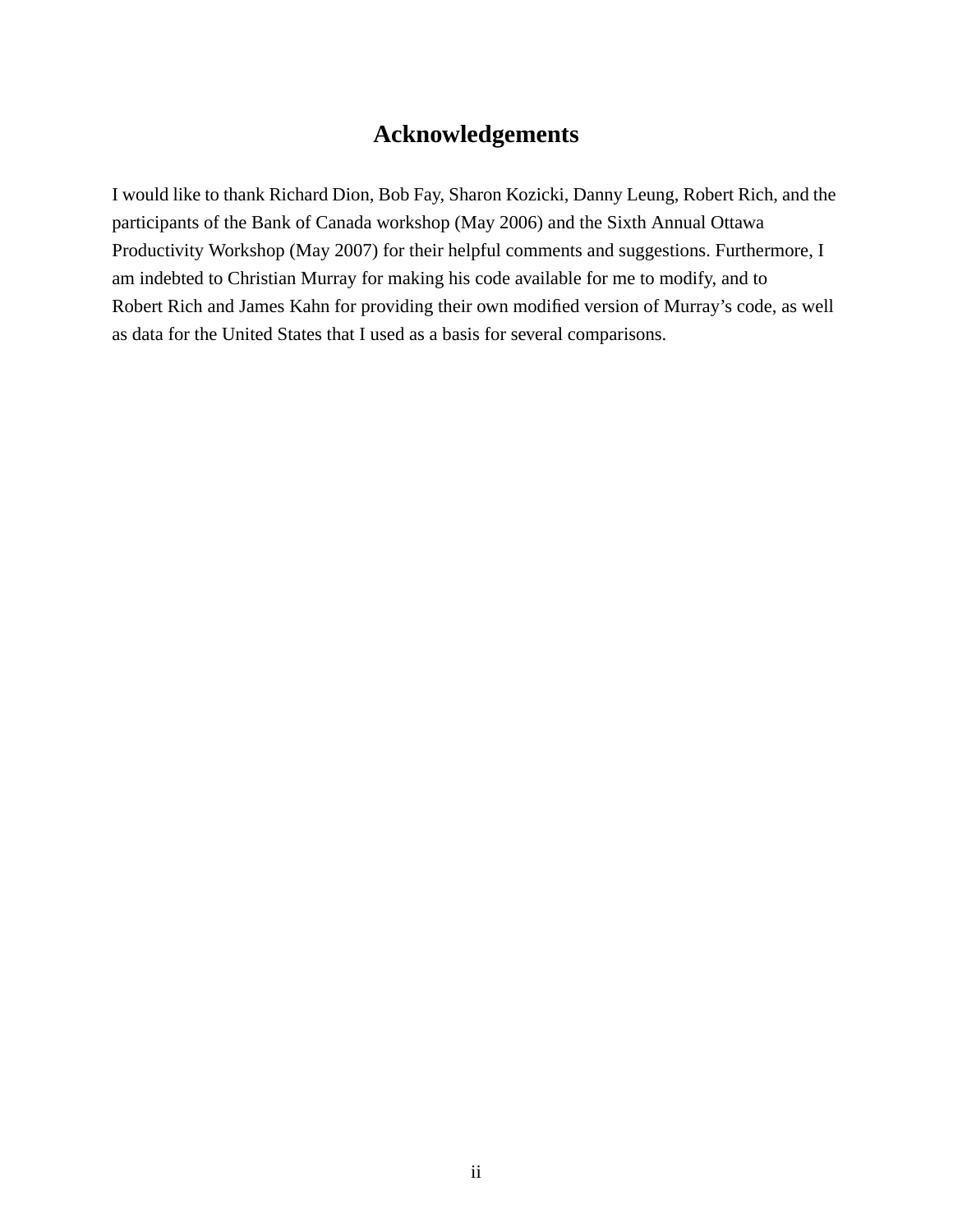## **Abstract**

The author attempts to track Canadian labour productivity over the past four decades using a multivariate dynamic factor model that, in addition to the labour productivity series, includes aggregate compensation and consumption information. Productivity is assumed to switch between two regimes (the high-growth state and the low-growth state) with different trend growth rates according to a first-order Markov process. The author finds that labour productivity in Canada fell from the high-growth to the low-growth state towards the end of the 1970s, and that it has not yet reverted to the high-growth state. In particular, the model primarily attributes the resurgence of labour productivity growth in the late nineties to transitory effects.

*JEL classification: O4, O51, C32 Bank classification: Productivity*

## **Résumé**

L'auteur décrit l'évolution de la productivité du travail au Canada pendant les quatre dernières décennies au moyen d'un modèle multivarié à facteurs dynamiques alimenté par des données sur la productivité du travail ainsi que sur la rémunération et la consommation globales. Il fait l'hypothèse que la productivité oscille entre deux régimes que caractérisent des taux de croissance tendanciels différents (l'un élevé et l'autre faible), suivant un processus markovien d'ordre un. L'auteur constate que, vers la fin des années 1970, la productivité des travailleurs canadiens est passée d'un régime de croissance élevée à un régime de faible croissance, sans avoir renoué depuis avec son régime antérieur. Le modèle explique le gros de l'accélération de la croissance de la productivité du travail observée à la fin des années 1990 par des effets transitoires.

*Classification JEL : O4, O51, C32 Classification de la Banque : Productivité*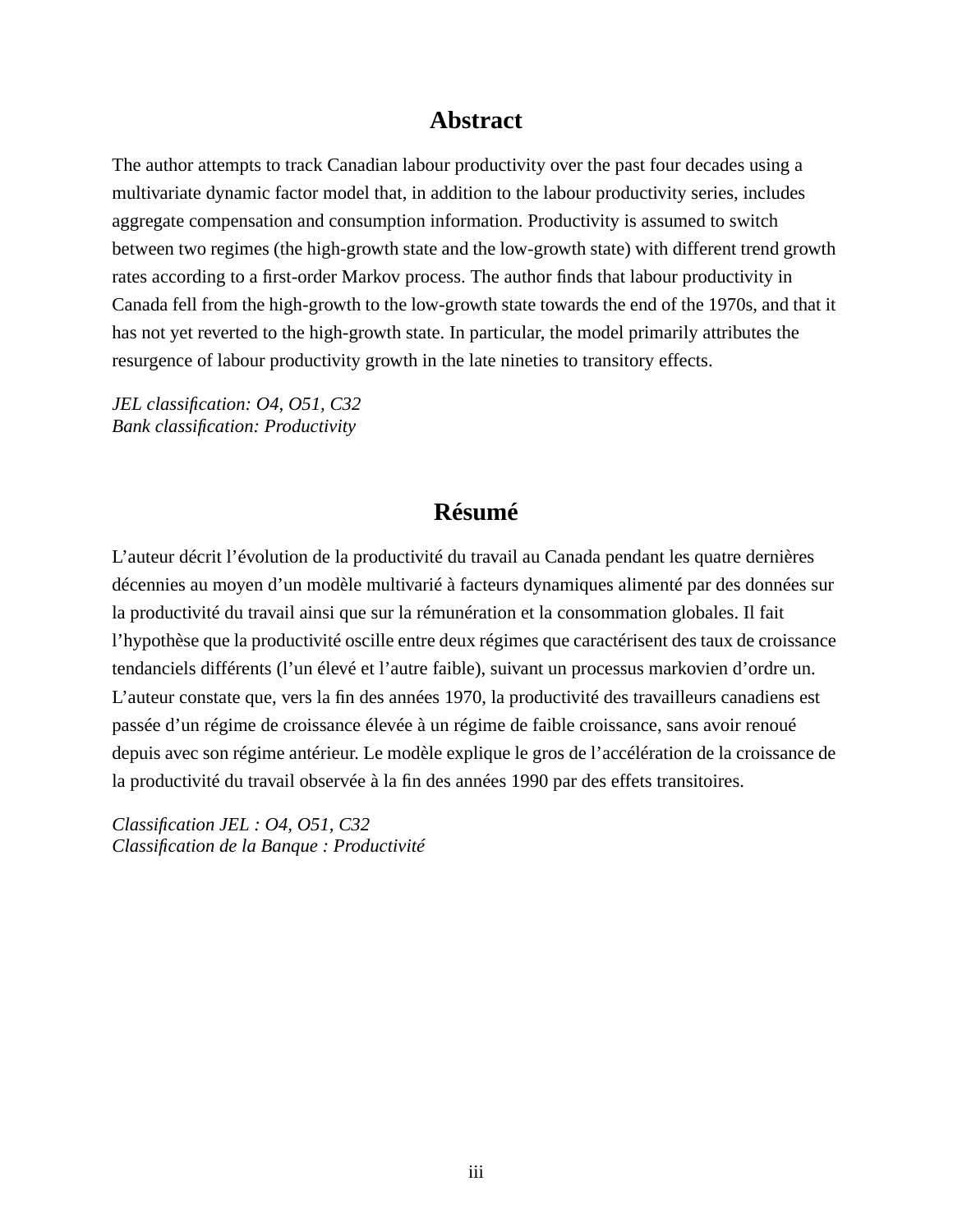#### **1 Introduction**

The pickup in the growth of labour productivity<sup>[1](#page-4-0)</sup> that occurred in the late nineties in both Canada and the United States was initially considered temporary by many analysts. Two important drivers of this acceleration were capital deepening – propelled by increased information and communication technology (ICT) investment – and multifactor productivity (MFP) gains in the ICT‐producing and service industries. While the proponents of the "new economy" in the United States were vindicated by even stronger labour productivity figures after 2001, Canadian productivity growth slumped to mediocre rates.

The recent divergence of Canadian productivity growth rates from those of the United States was surprising, in view of the rather similar productivity growth records of the two economies over the past three decades, and also worrying, since slow labour productivity growth limits any improvement in living standards, arguably one of the most important goals of economic policy. Furthermore, the slowing of Canadian labour productivity growth increased the degree of uncertainty about estimates of trend productivity. Such increased uncertainty carries over to the estimation of the output gap, and, consequently, to the extent of inflationary pressures, a crucial ingredient in conducting monetary policy. In fact, some economists believe that the high level of U.S. inflation in the mid‐ to late seventies was a result of the U.S. Federal Reserve not being aware of a slowdown in the growth of trend labour productivity, which led to an overestimation of potential output and overly loose monetary policy.[2](#page-4-1)

The primary purpose of this paper is to attempt to estimate the growth of trend labour productivity over the past forty years, and to draw inferences about its near‐ term developments. Particular attention is paid to determining whether the labour productivity revival experienced in the late nineties was in fact a pickup in the

l

 $\overline{a}$ 

<span id="page-4-0"></span><sup>1.</sup> Labour productivity is defined as real output per hour w orked, unless otherwise stated.

<span id="page-4-1"></span><sup>2.</sup> See, for example, Orphanides (2003) and Cogley (2005).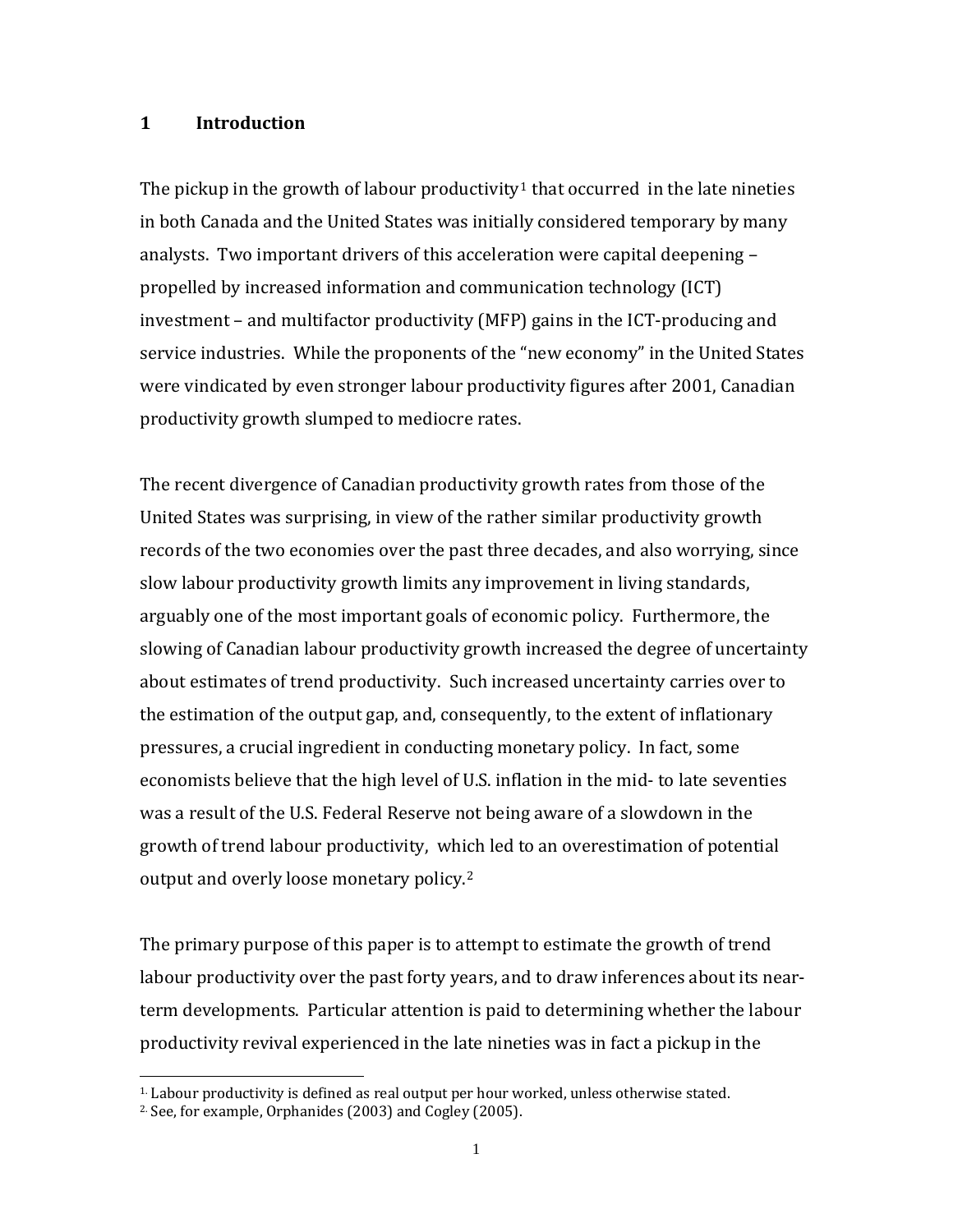trend, or whether transitory factors instead played a major role in the accelerated growth experienced at that time. An innovation of this paper is that information on labour productivity, consumption, a[n](#page-5-0)d labour income is used jointly to examine shifts in trend productivity growth.[3](#page-5-0)

## **2 Background and Theory**

 $\overline{a}$ 

#### **2.1 History of productivity growth in Canada and the United States**

Labour productivity in Canada has in the past four decades grown at an average annual rate of 1.8 per cent for the total economy and 2.0 per cent in the business sector. This masks considerable variability across time segments that may reflect cyclical developments or shifts in trend (Chart 1). For example, the years



**Chart 1 Labour Productivity Growth in Canada Measured by "Per Employee" and "Per Hour Worked"**

over 3 per cent annually, and were followed by a slowdown to approximately between 1962 and 1972 witnessed robust labour productivity growth, averaging

<span id="page-5-0"></span><sup>3.</sup> The approach follows Kahn and Rich (2006), who provide a similar analysis of U.S. data.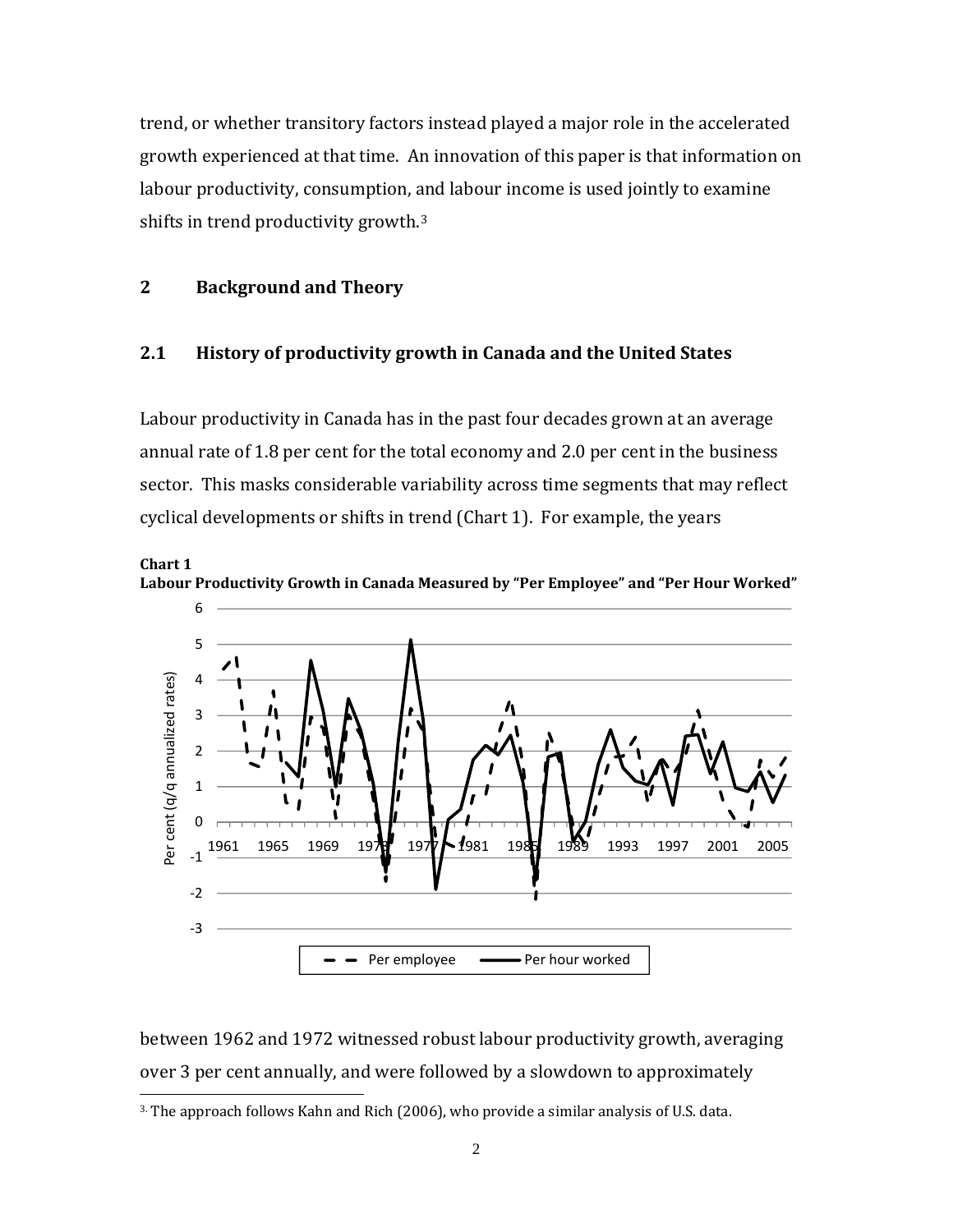2.2 per cent per annum around the mid‐1970s (Table 1). In the late 1970s, labour productivity growth suffered a further decrease to 1 per cent, which lasted for nearly two decades. Signs of recovery surfaced around 1997, but were interrupted in the early years of the following decade.

| . o       | Canada       | <b>United States</b> |                 |  |
|-----------|--------------|----------------------|-----------------|--|
|           | Per employee | Per hour worked      | Per hour worked |  |
| 1962-72   | 2.29         | 3.05                 | 2.65            |  |
| 1973-77   | 1.53         | 2.23                 | 1.56            |  |
| 1978-96   | 0.84         | 1.01                 | 1.29            |  |
| 1997-2000 | 2.63         | 2.53                 | 2.08            |  |
| 2001-05   | 0.73         | 1.07                 | 2.60            |  |

**Table 1 Average Annual Growth Rates of Labour Productivity in the Total Economy**

N ote: Canadian data are based on real output (at market prices), employment, and hours taken from Statistics Canada's Productivity Program Database. United States data are based on real output from the Bureau of Economic Analysis, and employment and hours are from the Bureau of Labor Statistics (2007).

The slowdown that occurred in the Canadian business sector in the 1970s is attributed primarily to a sharp decline in multifactor productivity<sup>[4](#page-6-0)</sup> growth, which suffered an even larger setback in the 1980s when it turned negative.<sup>[5](#page-6-1)</sup> Multifactor productivity growth picked up considerably to about 1.8 per cent between 1997 and 2000, and subsequently subsided to a healthy 0.8 per cent between 2001 and 2004. The latter period, however, witnessed a slowdown in labour quality improvement and a negative contribution of capital deepening (Statistics Canada 2002, 2005).

The recent productivity record in the United States differs considerably from the Canadian experience, with the 2001–05 growth in labour productivity accelerating to 3.2 per cent and that in multifactor productivity averaging 1.8 per cent, more than double its 1987-2000 average.<sup>[6](#page-6-2)</sup>

 $\overline{a}$ 

<span id="page-6-0"></span><sup>&</sup>lt;sup>4.</sup> Multifactor productivity (or total factor productivity) is defined as real output per combined inputs (capital and labour).

<span id="page-6-1"></span> $5.$  Harchaoui and Tarkhani (2005) indicate that, between the 1960s and 1970s, the average annual multifactor productivity growth rate fell from 2.1 per cent to 0.4 per cent. This rate fell further to ‐0 .1 per cent throughout the 1980s (see CANSIM Table 383‐0016).

<span id="page-6-2"></span> $6$  Multifactor productivity data are defined as real value-added output per combined inputs for the non-farm private business sector provided by the Bureau of Labor Statistics. Data are as of the latest release date of 23 March 2007.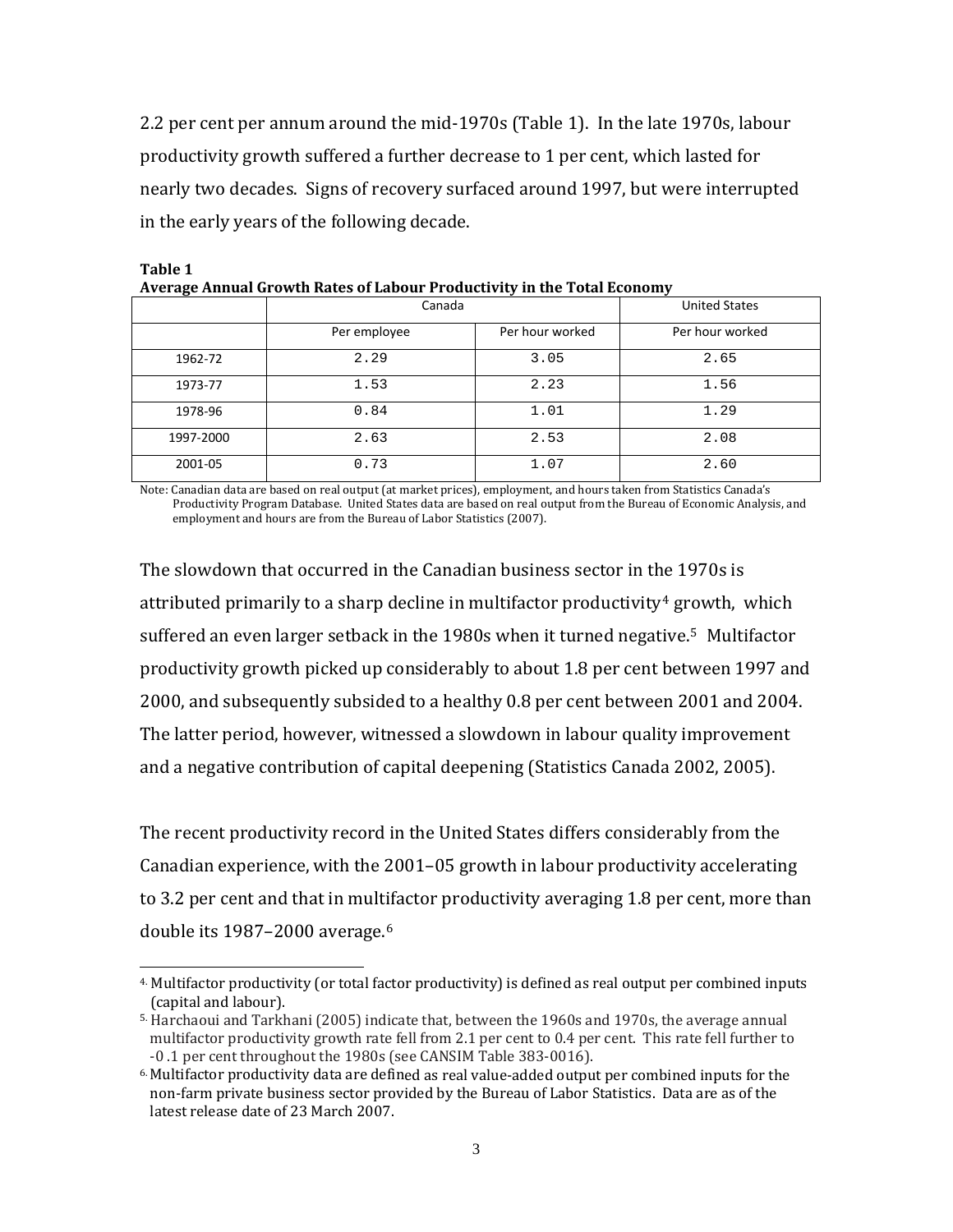While trends in MFP are certainly worth investigating (French 2005), this paper concentrates on labour productivity, since multifactor productivity data are available only at an annual frequency and with a significant lag. This makes near real‐time inference very difficult.

#### **2.2 Literature review**

While labour productivity was always an important theme of empirical research, interest in the topic surged at the end of the nineties. Increased attention to this issue seems to be related to the continued upsurge in the growth rate of labour productivity in the United States, and the subsequent debate on the causes and sustainability of such a rise. Early papers rebuke the concept of the "new economy" (Gordon 1998), or at least advise caution (Stiroh 1999). Hansen (2001), however, uses an iterative method based on Bai and Perron (1998), searching all possible break dates, and finds evidence of a break in 1997 for the durables manufacturing sector of the U.S. economy. The trend-and-cycle analysis of Roberts (2001), using a Kalman filter to extract a stochastic trend, also suggests that very little of the mid‐ nineties acceleration is attributed to cyclical factors. Gordon (2000) and Jorgenson, Ho, and Stiroh (2002) argue that productivity growth did in fact revive and is likely to remain intact for the immediate future. This is a view shared, amongst other authors, by Kahn and Rich (2006), who, utilizing a dynamic factor model with Markov switching, find that labour productivity growth in the United States fell to a low‐growth regime in 1973 and rebounded to a high‐growth regime in 1997.

In the Canadian context, the scope of research has been largely restrained to growth‐accounting analyses, such as Sharpe (2004) and Macklem (2003). The exceptions are Robidoux and Wong (2003), who utilize an HP filter to perform their analysis, and van Norden (2005), who uses the Andrews (1993) mid‐sample statistic (Sup W<sup>i</sup>) and the Andrews (2003) end-of-sample statistic (Exp W<sup>i</sup>): both papers find little evidence of change in trend labour productivity growth in the 1990s. Just as in Canada, the work done by authors in Europe has been primarily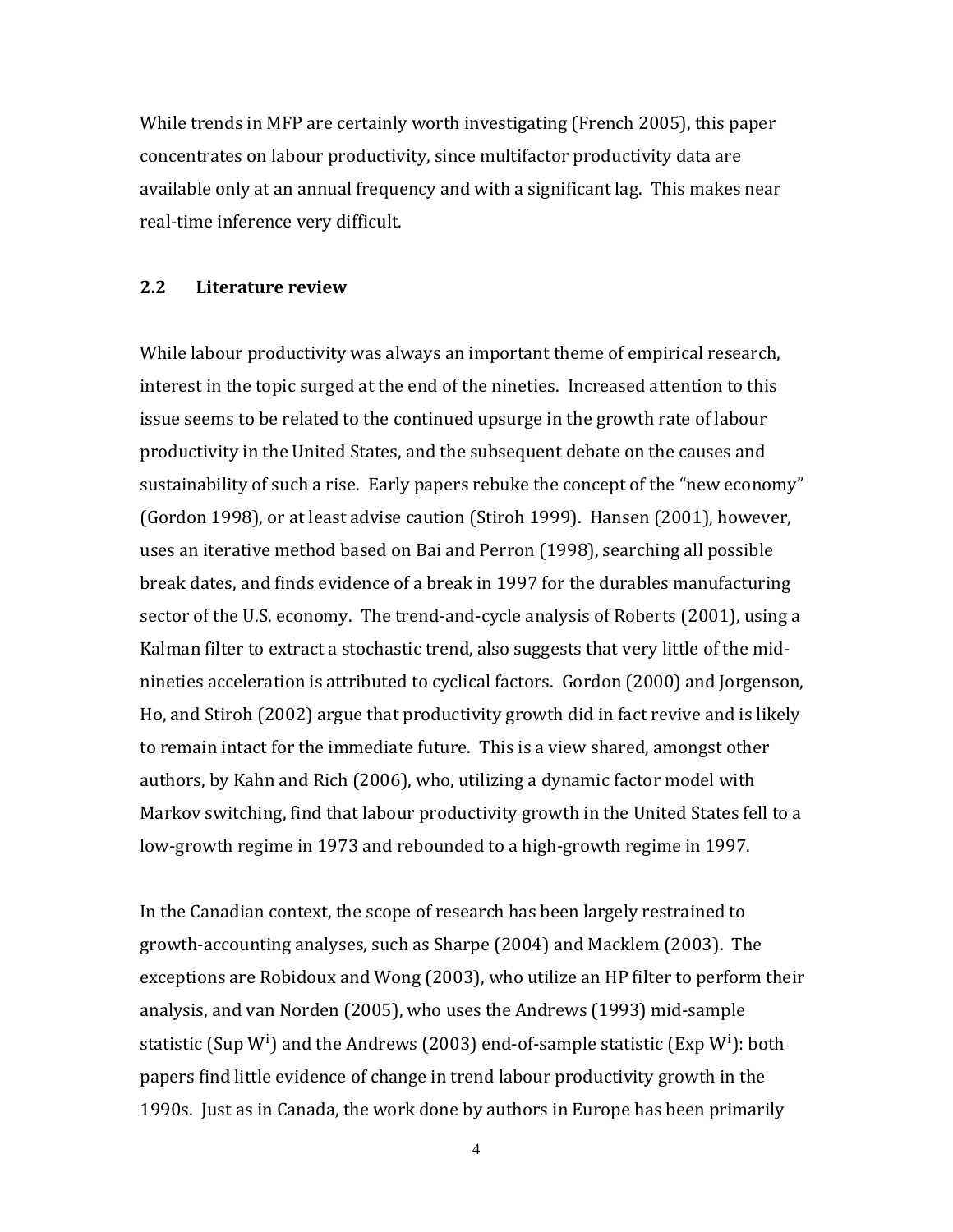concerned with explaining why domestic productivity growth rates have not experienced the acceleration so well documented for the United States (see Benati 2006; Oulton and Srinivasan 2005; and Jimeno, Moral, and Saiz 2006).

#### **2.3 Theory and methods**

The analysis in this paper draws primarily on two empirical methodologies: state‐ space techniques, which are helpful for modelling common technology trends in multiple data series, and Markov‐switching specifications, useful for modelling regime switching.

Data on the growth of labour productivity are often very volatile – especially at a quarterly frequency – making it difficult to draw definitive conclusions about its underlying trend. In order to make more confident inferences regarding this trend, we broaden the set of economic series to include – in addition to output – consumption and wage income (each is expressed relative to labour input). This approach is motivated by neoclassical growth theory, which states that these three series share a common trend (King, Plosser, and Rebelo 1988; Kahn and Rich 2006). This theoretical structure lends itself to the use of a dynamic factor model to describe co‐movement across economic time series, with an unobserved factor used to capture the common technology‐growth component. A state‐space model is utilized to represent the observed variables as linear combinations of unobserved permanent (technology) and transitory (business cycle) state variables and error terms. State‐space models are usually estimated by way of a Kalman filter, outlined in Kalman (1960). They were first introduced to economics by Harvey (1981) and quickly used in various applications afterwards. Stock and Watson's (1988) dynamic factor model of coincident economic indicators is a recent application of the state‐space models.

Structural changes have been analyzed as far back as Chow's (1960) F‐test. Quandt (1972) and Goldfeld and Quandt (1973) first proposed the notion that the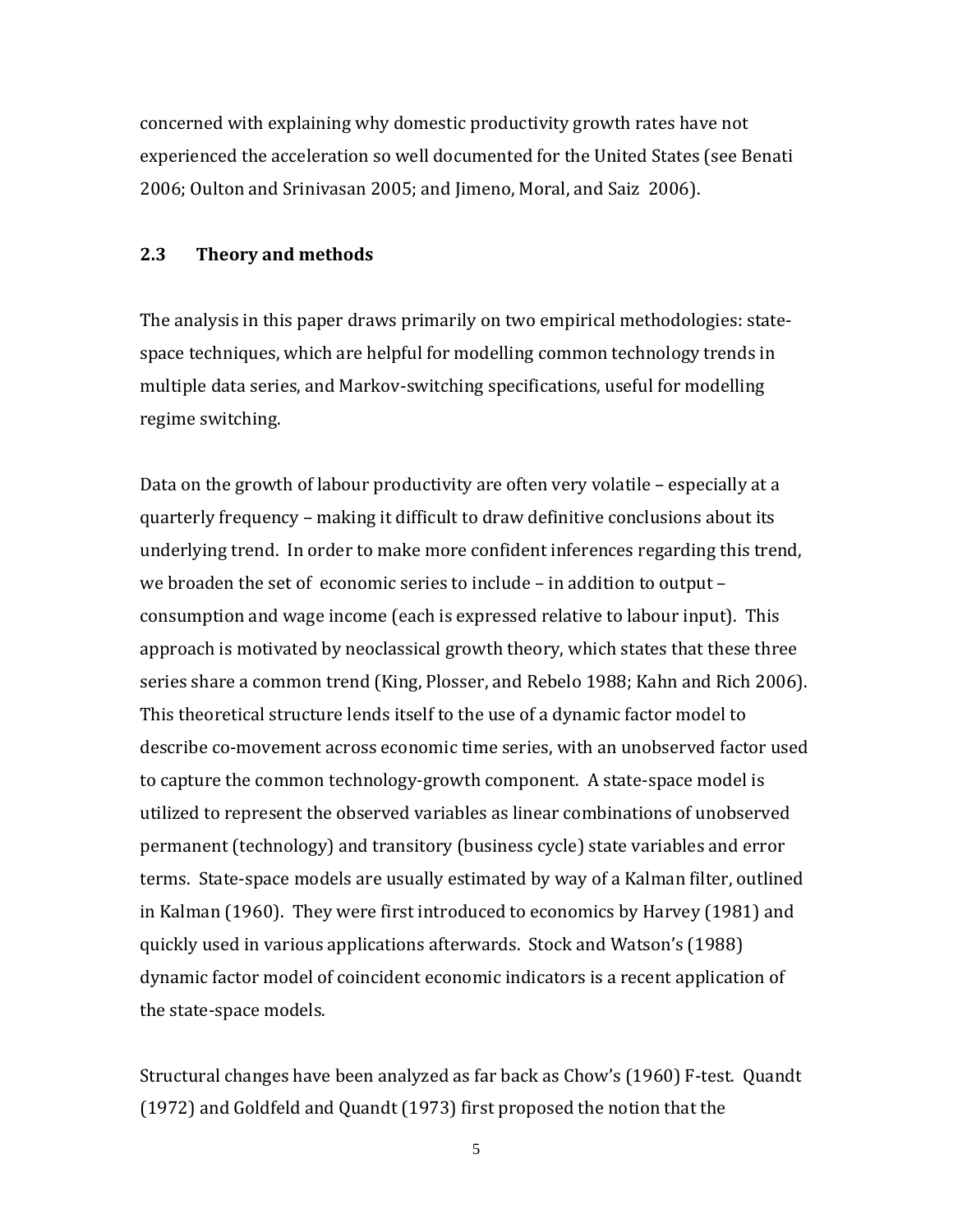probability of a switch depends on the regime in effect at that particular time. Markov switching was introduced along with a dynamic model in Hamilton's (1989) seminal paper, in order to deal with endogenous breaks. Estimating a model in state‐space form with regime shifts posed serious difficulties until Kim's (1994) approximate maximum‐likelihood procedure made it computationally feasible. This allowed a wide range of applications, including Kim and Murray's (2002) and Kim and Piger's (2002) papers, which adapt the dynamic factor model of Stock and Watson to a state‐space representation with Markov switching. These more recent authors use this model to track GDP growth while allowing for Friedman‐type "plucks." Finally, Kahn and Rich (2006) adapt Kim and Murray's model to analyze labour productivity for the United States. Their work serves as a foundation for this paper.

#### **3 Model**

The analysis in this paper uses the same econometric specification as Kahn and Rich (2006). Their specification, reviewed in what follows, is multivariate and contains four series: labour productivity, compensation per hour, consumption per hour, and detrended total hours worked. These series are assumed to be a linear sum of a deterministic linear trend, a common stochastic trend component, a business cycle transitory component, and an error term, or:

 $Q_{i,t} = D_i t + \gamma_i X_t + \lambda_i x_t + z_{i,t}$   $\forall i \in \{1,2,3,4\},$ 

where  $Q_{i,t}$  is the log of the relevant quantity,  $D_i$  is the growth rate of the deterministic trend (the unconditional mean growth rate),  $X_t$  is the permanent stochastic component common to all the series,  $x_t$  is the common transitory component, and  $z_{i,t}$  are series-specific idiosyncratic shocks. The trend component comprises the sum of the first two terms: the deterministic trend and the stochastic trend.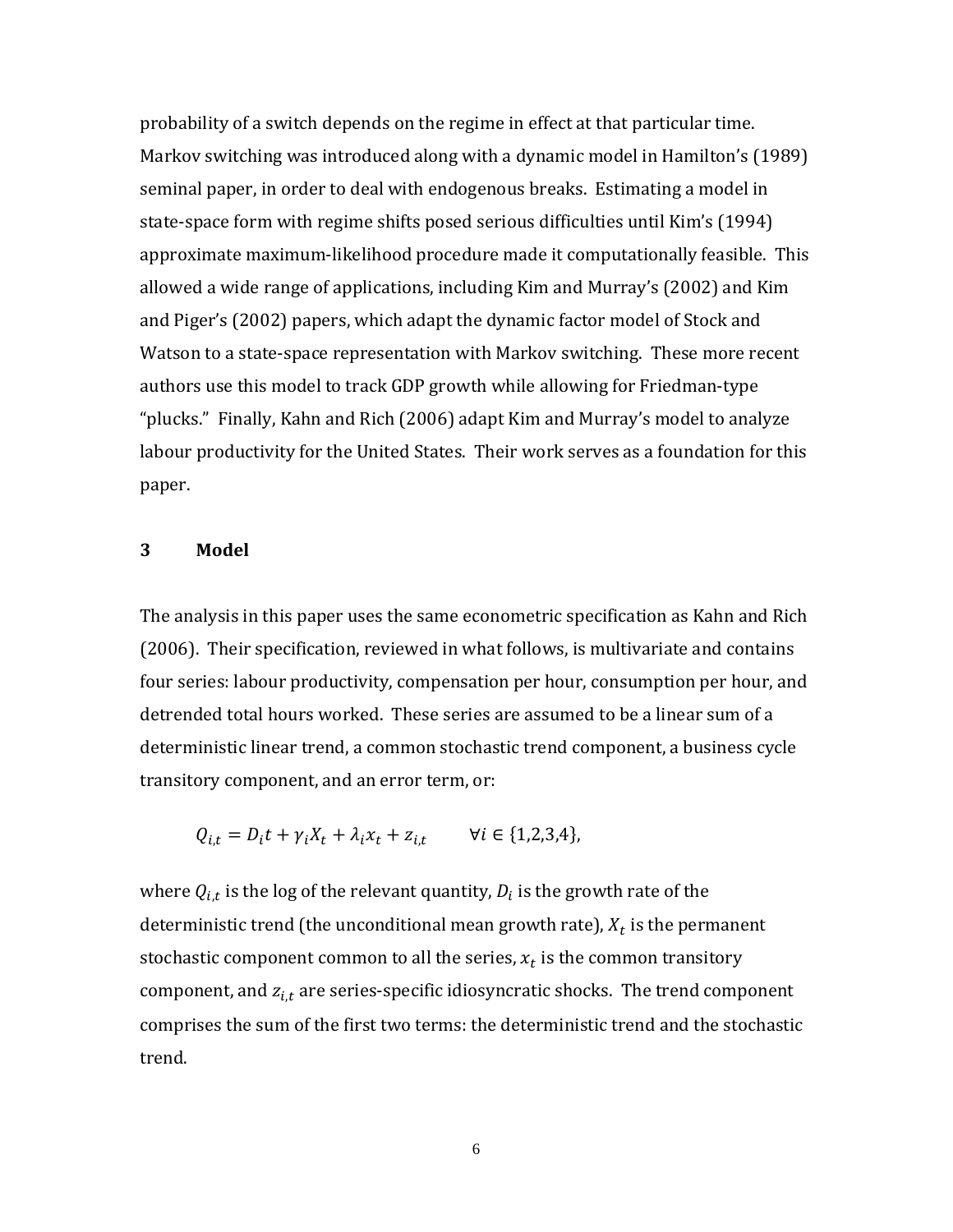The stochastic trend component allows for Hamilton‐type (1989) switches of the mean growth rate from the unconditional mean  $D_i$ , and captures stochastic technological growth. The stochastic component is assumed to follow an autoregressive structure:

$$
\phi(L)\Delta X_t = \mu(S_{1,t}) + v_t, \quad v_t \sim N(0,1),
$$
  
\n
$$
\mu(S_{1,t}) = \begin{cases} \mu_0, & \text{if } S_{1,t} = 0, \\ \mu_1, & \text{if } S_{1,t} = 1, \end{cases}
$$
  
\n
$$
Pr[S_{1,t} = 0 | S_{1,t-1} = 0] = q_1,
$$
  
\n
$$
Pr[S_{1,t} = 1 | S_{1,t-1} = 1] = p_1,
$$

where the error is assumed to be normal with mean zero, variance is set to unity for reasons of identification of the model, and the weighted average of the two means  $(\mu_0$  and  $\mu_1$ ) equals zero.

The transitory component is taken to capture business cycles and includes Friedman's (1993) "plucks," which model asymmetries of the business cycle as follows:

$$
\phi^*(L)x_t = \tau(S_{2,t}) + \varepsilon_t, \quad \varepsilon_t \sim N(0,1),
$$
  

$$
\tau(S_{1,t}) = \begin{cases} 0, & \text{if } S_{2,t} = 0, \\ \tau, & \text{if } S_{2,t} = 1, \end{cases}
$$
  

$$
Pr[S_{2,t} = 0 | S_{2,t-1} = 0] = q_2,
$$
  

$$
Pr[S_{2,t} = 1 | S_{2,t-1} = 1] = p_2,
$$

where the  $\tau$  term controls for asymmetries of the business cycle. Without asymmetries there is no need for the differentiated states, and setting  $\tau = 0$ simplifies the model.

The idiosyncratic error specification is such that:

$$
\psi(L)z_{i,t} = \eta_{i,t}, \qquad \eta_{i,t} \sim N(0, \sigma_i^2),
$$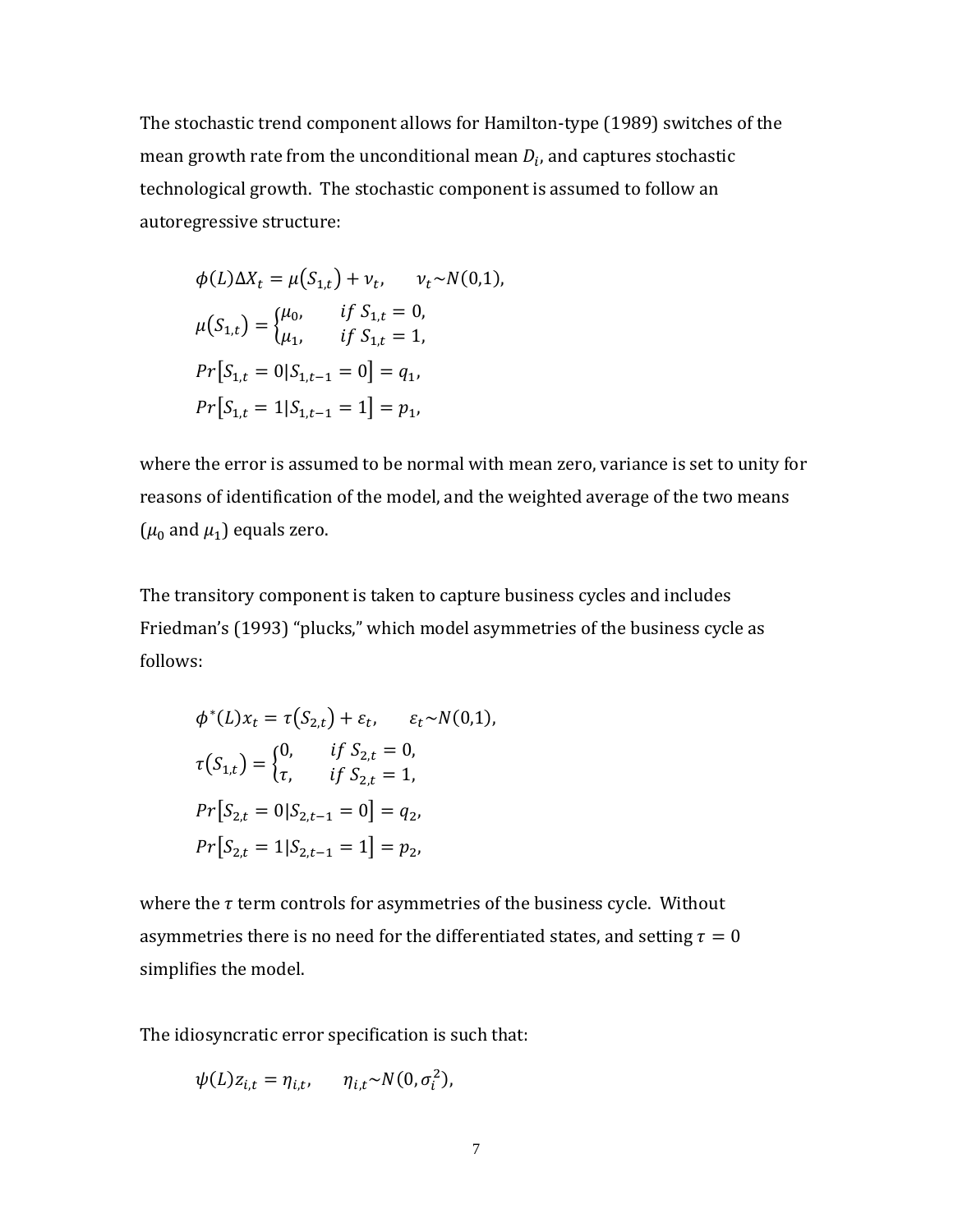where the hours worked series  $(i = 4)$  follows an AR(2) process while the remainder ( $i = 1.2.3$ ) follow an autoregressive process of degree one,<sup>[7](#page-11-0)</sup> and where the roots of  $\psi(L)$  are outside the unit circle.

#### **4 Data**

Data for the project apply to the total economy and come from the System of National Accounts produced by Statistics Canada. Expenditure‐based gross domestic product at market prices, in 1997 chain‐weighted dollars, is used as the output series, while real personal expenditures on consumer goods and services measure private consumption. The labour income measure used in the project is the sum of "wages, salaries, and supplementary labour income" and 65 per cent of "net income of non‐farm unincorporated business including rent" at market prices. The measure of labour input is Statistics Canada's Labour Force Survey (LFS) estimate of total actual hours worked in all jobs.<sup>[8](#page-11-1)</sup> All series are seasonally adjusted quarterly data between 1966Q1 and 2006Q1, inclusive, providing 160 observations.

The aforementioned data allow us to construct the needed series. Productivity is defined as a natural logarithm of output per hour worked, or  $Q_1 = ln(Y/H)$ ; labour income per hour worked is  $Q_2 = ln(W/H)$ ; private consumption per hour worked is  $Q_3 = ln(C/H)$ ; and labour input is the detrended<sup>[9](#page-11-2)</sup> log of hours worked, or  $Q_4 = ln(\widetilde{H})$ . Labour input is detrended since it is used only in controlling for business cycles.

An important qualification with regards to the data needs to be noted. Productivity as defined in this project may substantially differ from the official headline

<span id="page-11-0"></span> $\overline{a}$ 7. Autoregressive lag length is determined by extending the autoregressive process until further terms are no longer significant.

<span id="page-11-1"></span> $8$ . Since this series (v2685149) is not seasonally adjusted, an approximate adjustment is used by deriving the seasonal factors from the "actual total hours worked in main job" series (v4391505/v2685137).

<span id="page-11-2"></span><sup>&</sup>lt;sup>9.</sup> The detrended variable is the residual of the regression of log-hours on a constant and a time variable.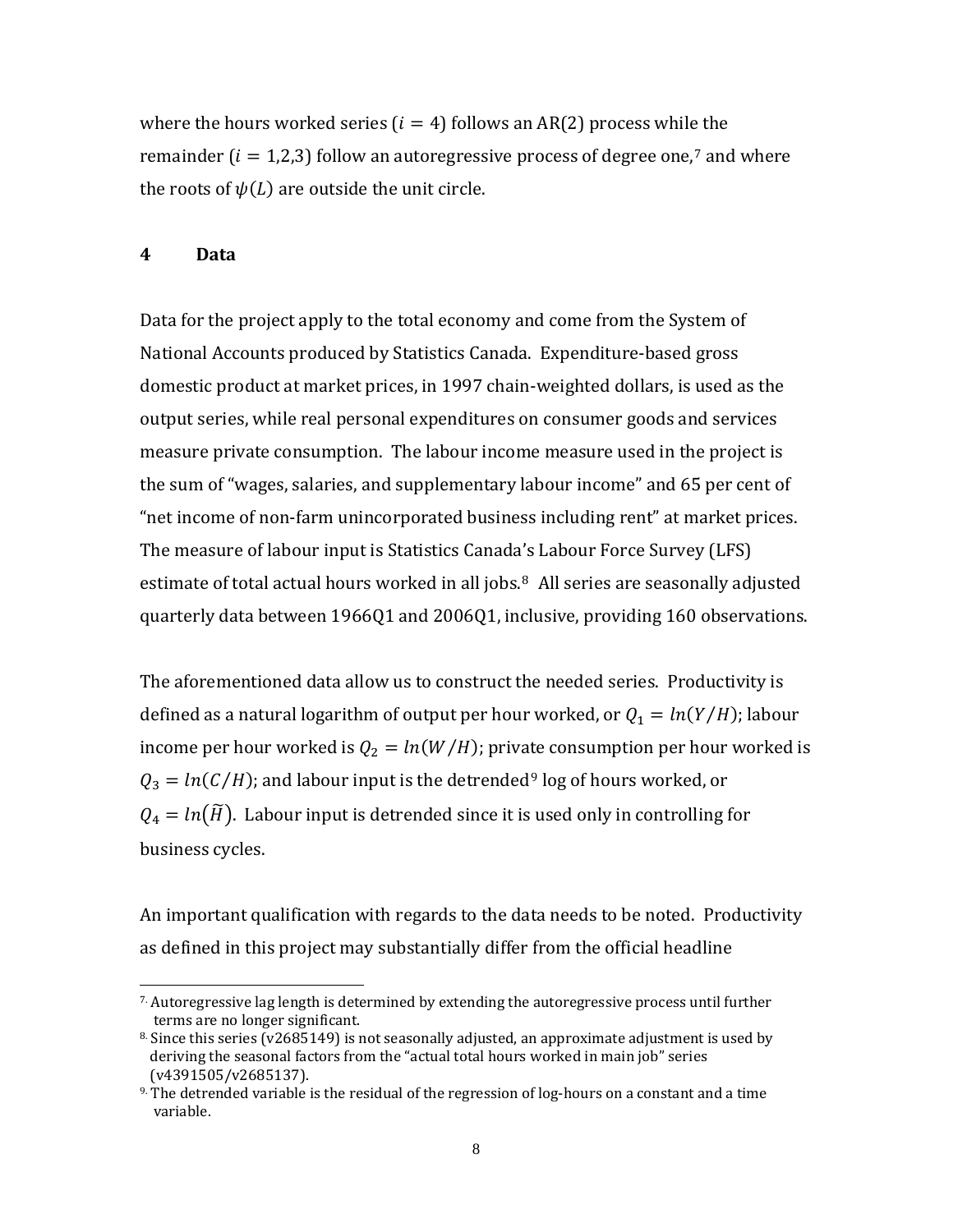productivity numbers published by Statistics Canada in their quarterly productivity report. There are two reasons for this divergence. First, the project output data are for the total economy, not the business sector only, as is highlighted in the productivity accounts. Second, while Statistics Canada's Productivity Program Database team builds the total hours worked figures mostly from LFS data, the two series are not identical, due to adjustments.

## **4.1 Summary statistics**

**Chart 2** 

The mean growth rate of labour productivity (as defined in the project) over the past four decades is 0.372 per cent quarter over quarter, or around 1.50 per cent annualized. Wages grew by an annualized rate of 1.37 per cent, while consumption grew by 1.45 per cent per year (Chart 2).



**Labour Productivity, Compensation Per Hour, and Consumption Per Hour (1966–2006)**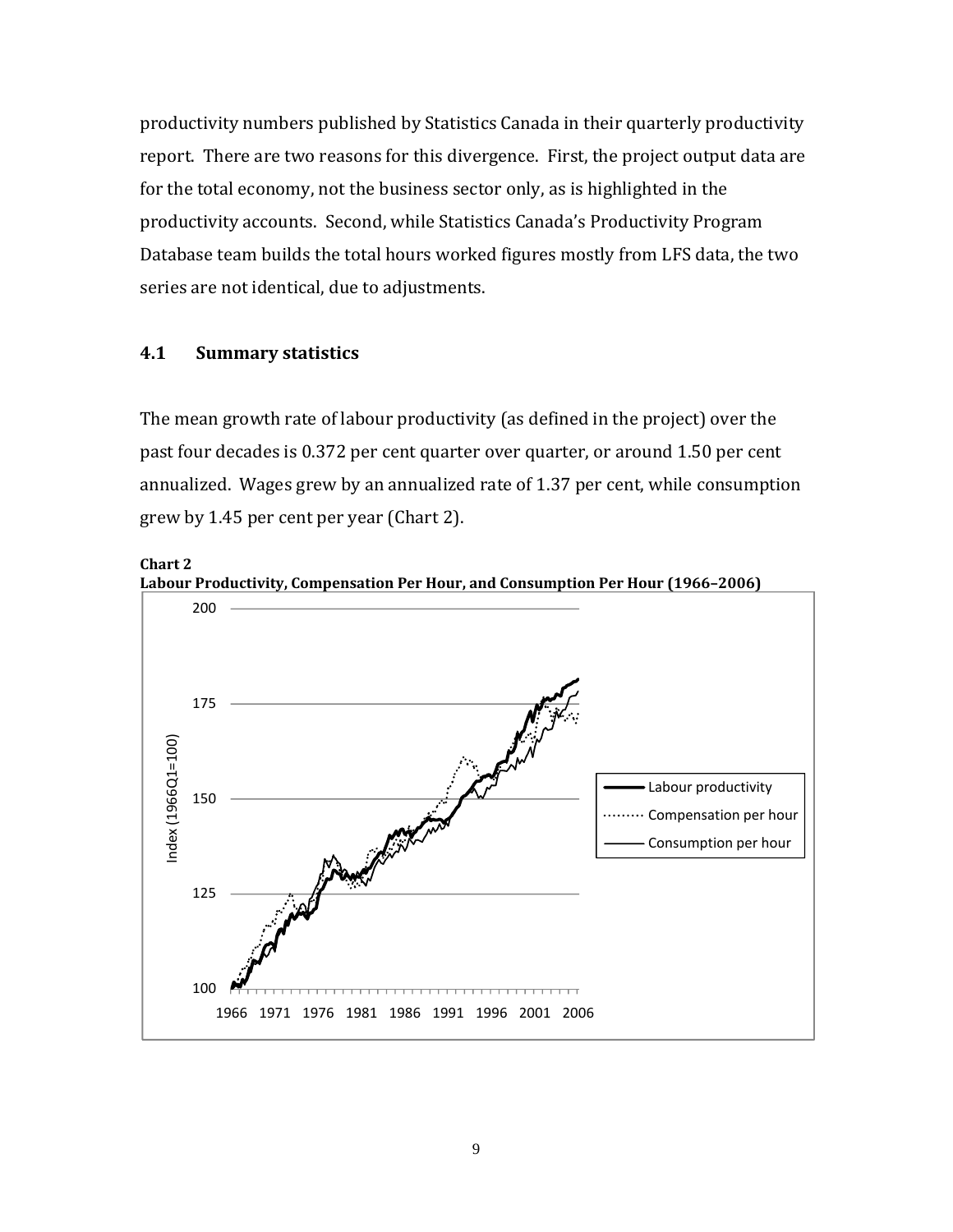There is a significant amount of variance in the growth rates of all three series, especially in the wages and consumption data. This volatility makes it very difficult to determine clear patterns in the system, and is one of the motivating factors for using the model. The U.S. data for all three series, while slightly less volatile, have greater means, with annualized labour productivity growth averaging 1.93 per cent, or nearly half of a percentage point higher than the Canadian average (Table 2).

**Table 2 Su mary m Statistics for Project Data for Canada and the United States**

|          | Canada           |                  |                  |                     | <b>United States</b> |                  |                  |                     |
|----------|------------------|------------------|------------------|---------------------|----------------------|------------------|------------------|---------------------|
|          | $\Delta ln(Y/H)$ | $\Delta ln(W/H)$ | $\Delta ln(C/H)$ | $ln(\widetilde{H})$ | $\Delta ln(Y/H)$     | $\Delta ln(W/H)$ | $\Delta ln(C/H)$ | $ln(\widetilde{H})$ |
| μ        | 0.37             | 0.34             | 0.36             |                     | 0.48                 | 0.47             | 0.49             |                     |
| $\sigma$ | 0.79             | 0.99             | 0.99             | 0.79                | 0.78                 | 0.62             | 0.81             | 0.77                |
| min      | $-1.7$           | $-2.3$           | $-2.2$           | $-1.9$              | $-1.4$               | $-0.97$          | $-1.4$           | $-3.6$              |
| max      | 2.9              | 4.2              | 3.7              | 2.2                 | 2.9                  | 2.6              | 4.0              | 2.4                 |

Note: Values are based on the sample period between 1966Q2 and 2006Q1 (1966Q2 and 2005Q3 for the United States).

#### **4.2 Cointegration tests**

Growth theory suggests that  $Q_1$ ,  $Q_2$ , and  $Q_3$  all share a common non-stationary trend capturing technological progress. Under the assumed Markov‐switching model of technological growth, the trend is non-stationary, but not  $I(1).^{10}$  $I(1).^{10}$  $I(1).^{10}$  Nevertheless, we believe that cointegration techniques may have some power to detect commontrend relationships and therefore conduct cointegration tests to provide some supporting evidence for the theoretical assumption of two cointegrating vectors (and one common trend). Two types of the Johansen (1991, 1995) test are used. The two variants<sup>[11](#page-13-1)</sup> are Case 1, which includes an intercept only in the VAR, as well as Case 2\*, which, in addition to the intercept in the VAR, includes a trend in the cointegrating equation. Both are appropriate for systems exhibiting an apparent trend in levels.

 $\overline{a}$ 

<span id="page-13-0"></span> $10.$  First-differences of an I(1) process are necessarily I(0), but regime switches result in potentially different means across regions. Thus, series are assumed to be integrated of order one within a regime.

<span id="page-13-1"></span><sup>11.</sup> The notation here follows Osterwald‐Lenum (1992).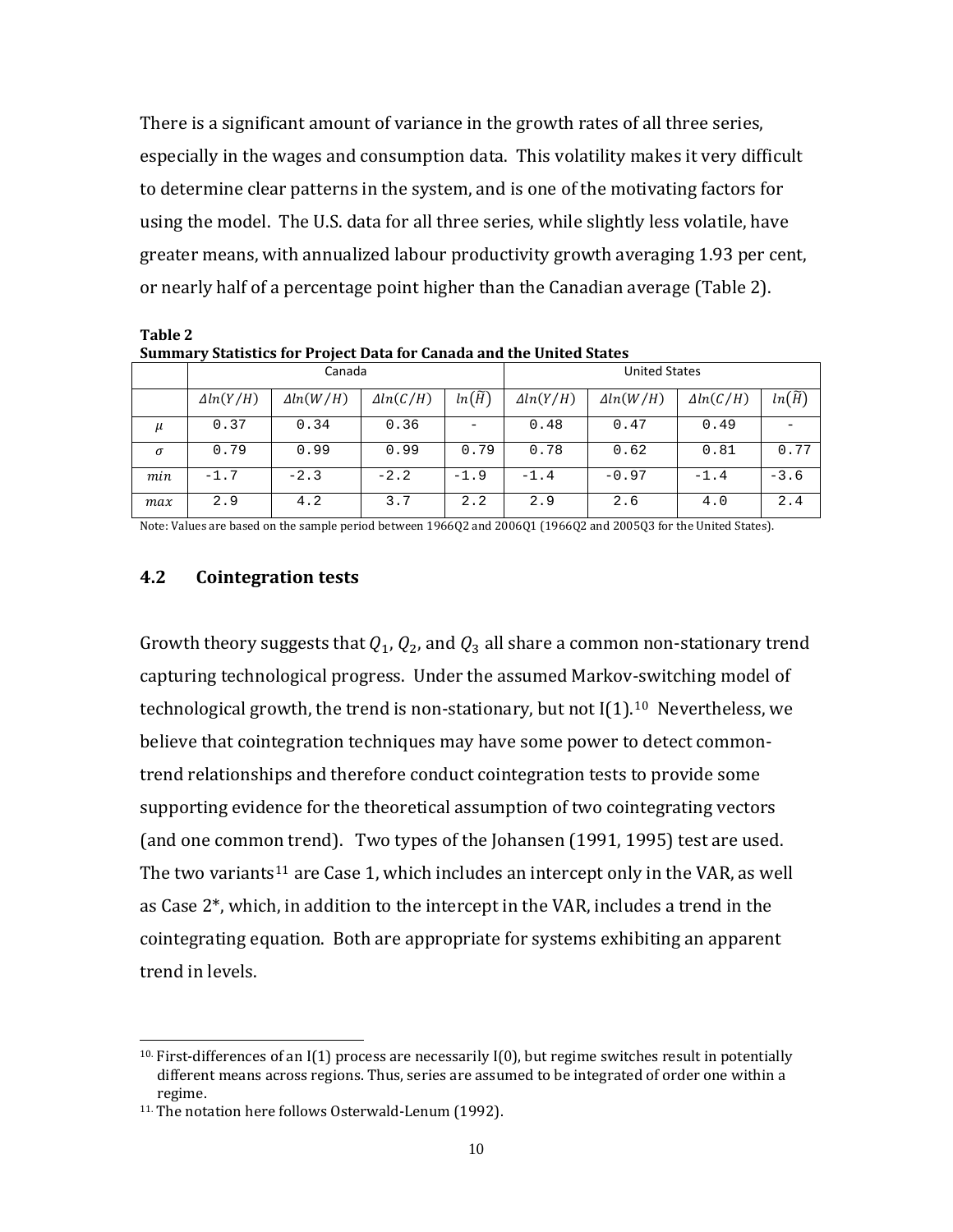Tables 3 and 4 illustrate the maximum‐eigenvalue statistics for the coincident data, one lag of productivity and wages per hour, and three lags of productivity and wages per hour. The maximum‐eigenvalue statistic tests the null hypothesis that there are at most  $(r)$  cointegrating vectors against the alternative of  $(r + 1)$  vectors. The results of the tests are mixed and depend on whether lags of productivity and wages per hour are used, instead of coincident values in the cointegrating relationship. If the underlying trend was  $I(1)$ , then results should not depend on whether lags or coincident values are used. However, in our set-up, with a Markovswitching model of technological growth, such lag dependence may provide additional information. In particular, the result that there are exactly two co‐ integrating vectors when lags of productivity and wages per hour are used, instead of coincident values, may suggest that trend movements in the productivity and wages per hour series lead trend movements in the consumption per hour series by one to three quarters.

| -------         |                           |            |            |          |  |  |
|-----------------|---------------------------|------------|------------|----------|--|--|
| $H_0$ :         | $H_1$ : (rank = rank + 1) |            |            |          |  |  |
| $(rank \leq r)$ | $\lambda_{max}$ statistic |            |            |          |  |  |
|                 | Coincident                | One lag    | Three lags | 90% c.v. |  |  |
|                 | $137.1***$                | $159.0***$ | $145.1***$ | 18.6     |  |  |
|                 | 8.67                      | $79.9***$  | $72.2***$  | 12.1     |  |  |
|                 | 0.00075                   | 0.086      | 0.023      | 2.7      |  |  |

**Table 3 Cointegration Test Results Intercept in VAR (Case 1)**

#### **Table 4**

#### **Cointegration Test Results Intercept in VAR, Trend in CE (Case 2\*)**

| $H_0$ :         | $H_1$ : (rank = rank + 1) |          |            |          |  |
|-----------------|---------------------------|----------|------------|----------|--|
| $(rank \leq r)$ | $\lambda_{max}$ statistic |          |            |          |  |
| r               | Coincident                | One lag  | Three lags | 90% c.v. |  |
| 0               | $22.3*$                   | $23.2**$ | $29.1***$  | 23.11    |  |
|                 | 12.0                      | $16.9**$ | $17.1**$   | 16.85    |  |
|                 | 0.25                      | 1.2      | 0.66       | 10.49    |  |

Notes: \*\*\*, \*\*, \* indicate significance at the 5, 10, and 15 per cent level, respectively. Lag numbers range from coincident through one lag (productivity and wages per hour are lagged by one quarter) and three lags (productivity and wages per hour are lagged by three quarters).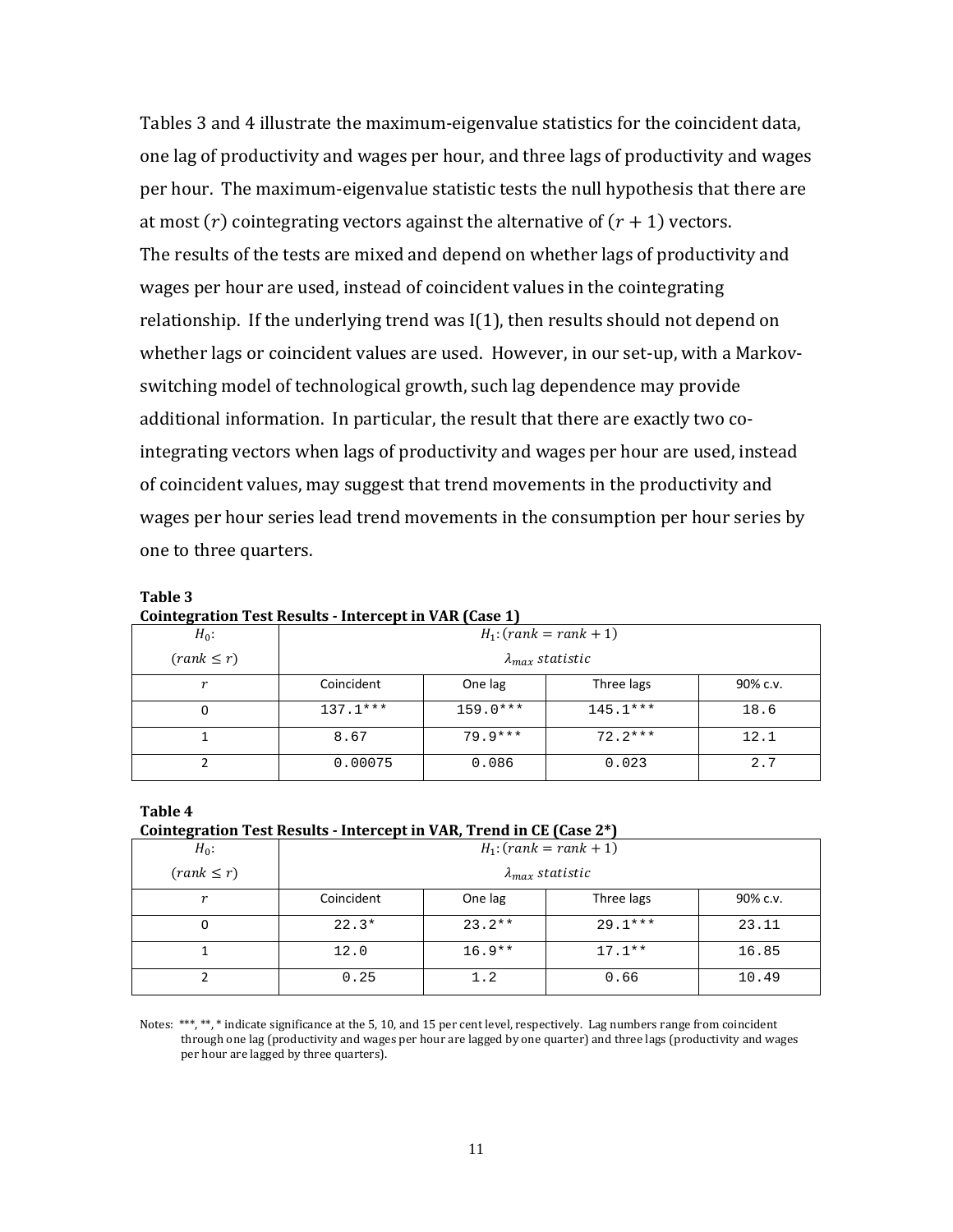### **5 Results**

The most prominent conclusion drawn from the numerous variants of the model that were tested is that the trend in labour productivity growth in Canada has been in a low‐growth state from the late 1970s through 2006Q1, growing at just above 1 per cent annually. Furthermore, the majority of variants indicate that the period from 1997 through 2001, a period characterized by stronger labour productivity growth in Canada, was subject to productivity shocks that were more transitory in nature than in the United States. While filtered probabilities (information up to and including point  $t$ ) indicate up to a one-quarter chance of being in the high-growth state in the late nineties through 2002 (Chart 3), when we consider the full sample of smoothed probabilities (all information between 1966Q1 and 2006Q1), the probability decreases to below 5 per cent.



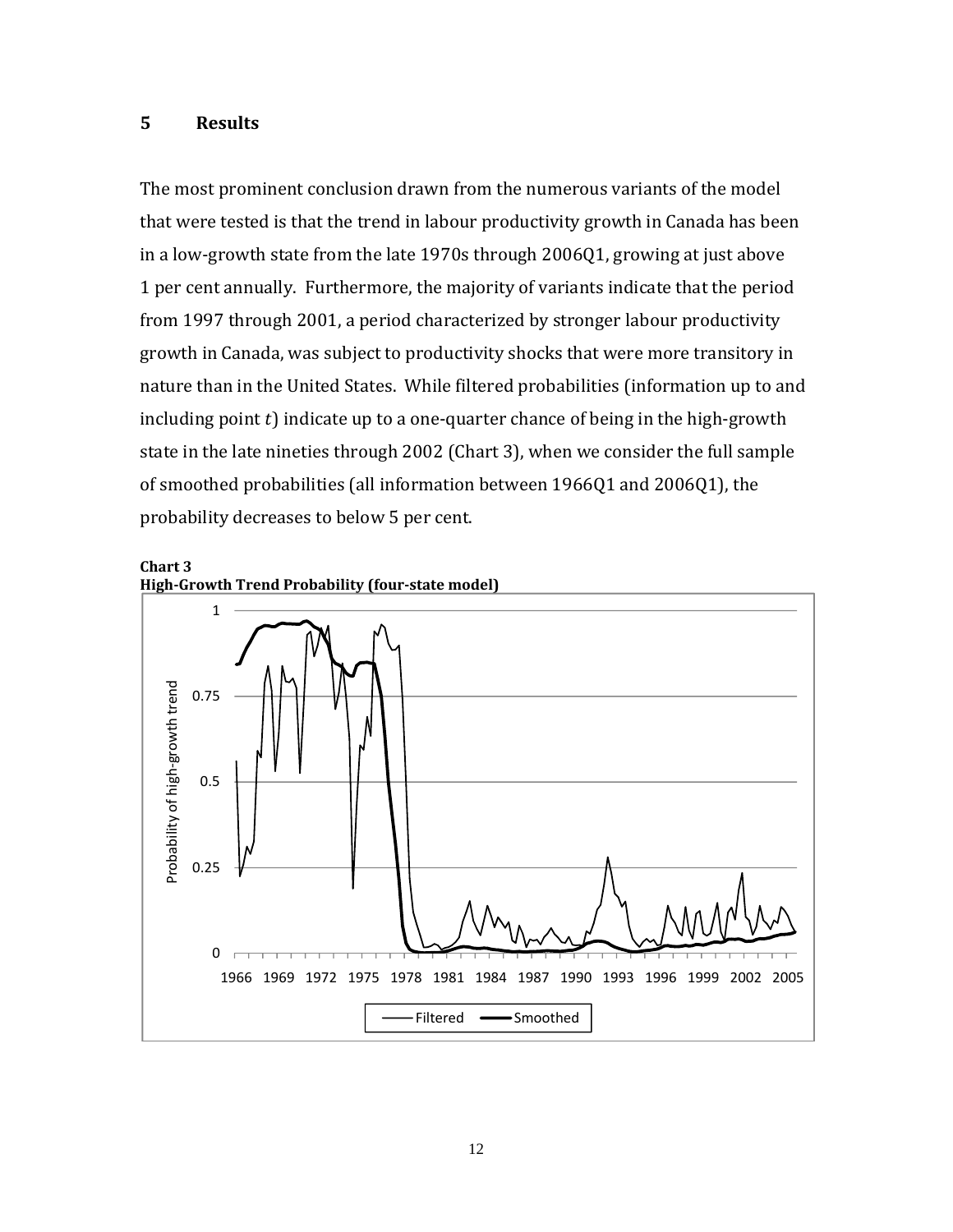## **5.1 Trend state**

The specification of the model is such that the labour productivity trend is at every point in time in one of two regimes: the low-growth state or the high-growth state. Estimates of the transition probabilities reveal that, in Canada, the low‐growth state is slightly more persistent than the high‐growth one. In other words, it is more probable that the economy will stay in the low-growth state if it was in that state last period, than it is that the economy will stay in the high-growth state if it was in that state last period. The estimates vary slightly across variants, but in most cases the low-growth transition probability, or  $p_1$ , is about 1 percentage point higher than  $q_1$ , or the high-growth transition probability (Table 5).

|                  | MUUTI ESUMANUM RESURS<br>(1) | (2)                 | (3)                          | (4)                    | (5)                       | (6)                          |  |
|------------------|------------------------------|---------------------|------------------------------|------------------------|---------------------------|------------------------------|--|
|                  | Base model                   | Single lag<br>model | Consumption<br>data excluded | Wages data<br>excluded | Productivity<br>data only | <b>United States</b><br>data |  |
| $\boldsymbol{p}$ | 0.984                        | 0.979               | 0.350                        | 0.985                  | 0.971                     | 0.982                        |  |
| q                | 0.992                        | 0.991               | 0.918                        | 0.992                  | 0.994                     | 0.979                        |  |
| $\mu_1$          | 0.55                         | 0.49                | 2.56                         | 0.81                   | $0.29*$                   | 0.50                         |  |
| $\mu_0$          | $-0.20$                      | $-0.18$             | $-0.32$                      | $-0.32$                | $-0.06*$                  | $-0.34$                      |  |
| $\gamma$         | 0.49                         | 0.47                | 0.51                         | 0.294                  | 1.04                      | 0.24                         |  |
| $\lambda_1$      | 0.24                         | 0.33                | $0.058*$                     | $0.016*$               | 0.10                      | $-0.16$                      |  |
| $\lambda_2$      | 0.33                         | 0.35                | $-0.43$                      |                        |                           | $0.0029*$                    |  |
| $\lambda_3$      | $-0.78$                      | $-0.73$             |                              | $-0.68$                |                           | $-0.48$                      |  |
| $\lambda_4$      | 0.35                         | 0.30                | $-0.082*$                    | 0.56                   | $-0.50$                   | 0.55                         |  |
| $\phi_1$         | $-0.14*$                     | $0.089*$            | $-0.21$                      | $-0.18*$               | $-0.22$                   | 0.52                         |  |
| $\phi_1^*$       | 0.64                         | 0.47                | 1.47                         | 0.91                   | 1.71                      | 1.44                         |  |
| $\phi_2^*$       | 0.25                         | 0.37                | $-0.54$                      | $0.018*$               | $-0.73$                   | $-0.52$                      |  |
| $\psi_{1,1}$     | 0.87                         | 0.96                | $-0.14*$                     | 0.89                   | $0.43*$                   | 0.91                         |  |
| $\psi_{2,1}$     | 0.96                         | 0.96                | $-0.41*$                     |                        |                           | 0.88                         |  |
| $\psi_{3,1}$     | 0.76                         | 0.82                |                              | $-0.067*$              |                           | $0.070*$                     |  |
| $\psi_{4,1}$     | 1.40                         | 1.45                | 1.27                         | 1.67                   | 0.84                      | 1.56                         |  |
| $\psi_{4,2}$     | $-0.43$                      | $-0.48$             | $-0.32$                      | $-0.69$                | $-0.17$                   | $-0.61$                      |  |

#### **Table 5 Model Estimation Results**

Note: All estimates are significant at the 10 per cent level, except those marked with an asterisk.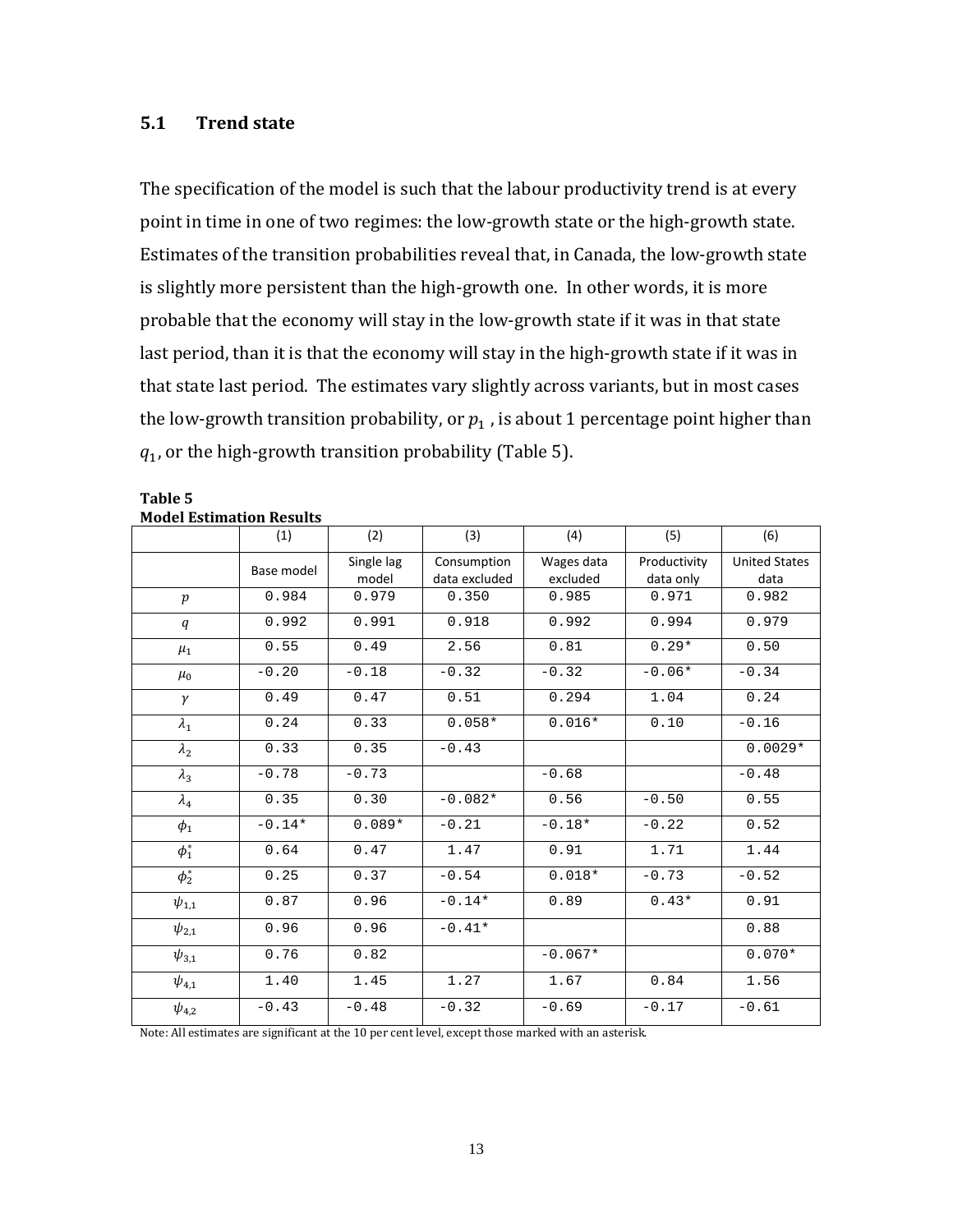Estimates of the trend productivity growth rate depend on the growth rate of the deterministic trend as well as a contribution from the stochastic trend. Estimates indicate that, in the high‐growth state, the rate of growth of the stochastic component is roughly 0.44 per cent, whereas in the low‐growth state it is ‐0.16 per cent. Both estimates are statistically significant, and statistically different from each other. The growth rate of the stochastic trend is assumed to follow an AR(1) process with the autoregressive term estimate being 0.14, which is not statistically different from zero. This suggests that the  $AR(1)$  component might not be necessary in this variant, but it is still included to facilitate comparisons with other variants and with the estimates for the United States. Establishing the contribution of the stochastic component to trend productivity growth requires that we consider the autoregressive term as well as the stochastic‐trend factor loading coefficient. Taking account of these features, and adding in the growth rate of the deterministic component, the trend growth rate of productivity in the high-growth state is  $D_1 + \gamma \left(\frac{\mu_1}{1-\phi_1}\right) = 0.36 + 0.49 \left(\frac{0.55}{1+0.14}\right) = 0.60$  or 2.4 per cent annually, whereas in the low-growth state it is  $D_1 + \gamma \left( \frac{\mu_0}{1 - \phi_1} \right) = 0.27$  or 1.1 per cent annually. The results presented have a considerable level of robustness to specifications, with the remaining variants providing similar estimates of the relevant coefficients.

#### **5.2 Transitory state**

While many authors, including Beaudry and Koop (1993) and Sichel (1994), find evidence of a high‐growth recovery phase while studying business cycles, Sichel indicates that a three‐state Markov model is not especially useful in modelling output trends. Kim and Nelson (1999) and Kim and Murray (2002) recommend instead allowing for asymmetric behaviour in the transitory component, similar to Friedman's (1969, 1993) "plucking" model. This "pluck" is adopted by Kahn and Rich (2006) in modelling productivity growth. While labour productivity is considered procyclical by the majority of economists, the series does not seem to be subject to asymmetries. Estimating this model in the Canadian context yields very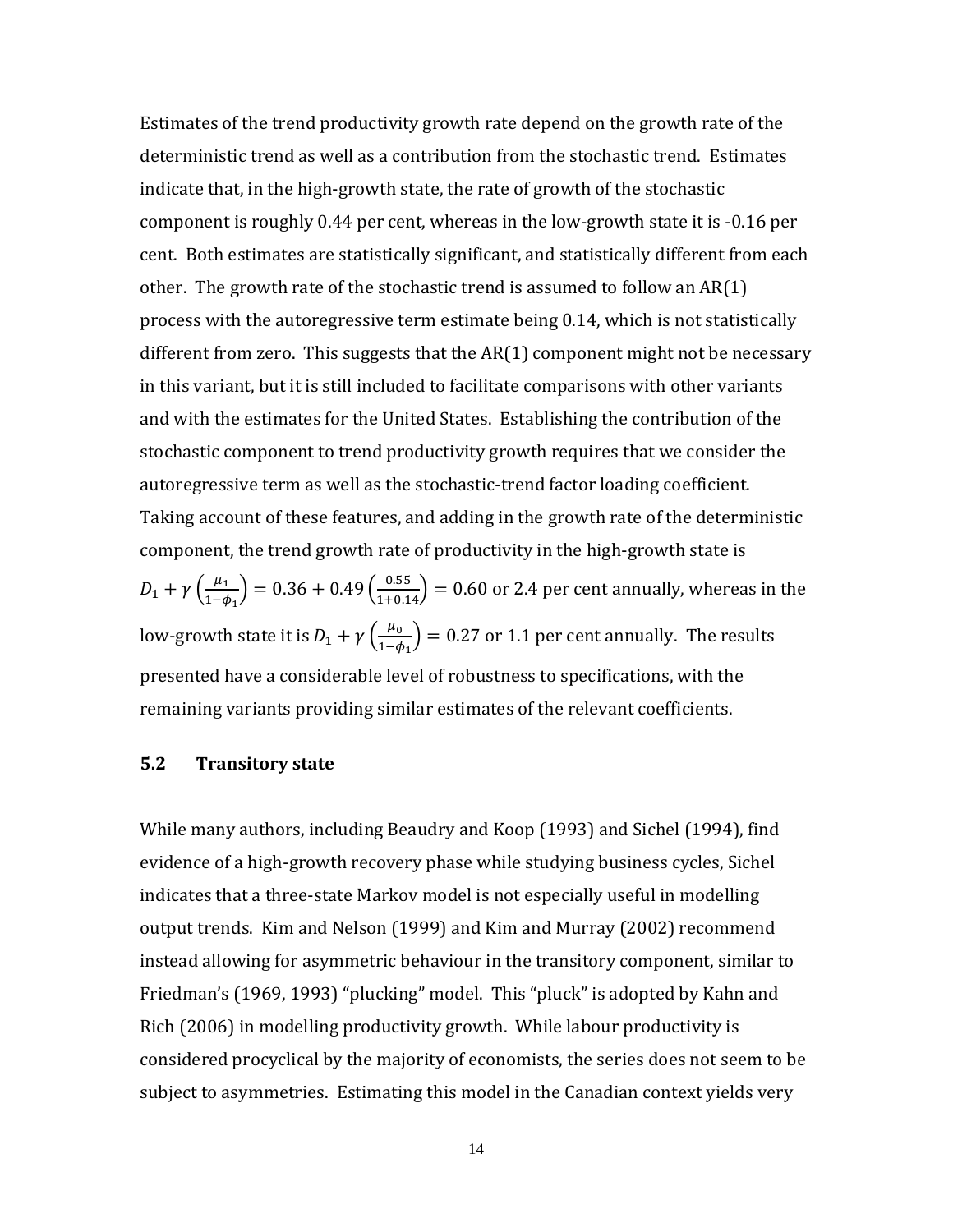little evidence of business cycle asymmetries, with the only period exhibiting "plucking" behaviour being between 1974 and 1976 (Chart 4).



**Chart 4 Probability of a "Pluck" as Estimated by the FourState Model**

Thus, it seems that, while useful in business cycle modelling, Friedman's "plucking model" falls short of being practical for modelling productivity. This observation eliminates the need to control for asymmetry and explicitly model separate transitory states. This reduces the model to a two‐state model of trend component regimes only. Since the findings of both the four‐ and two‐state models are very similar, we will concentrate on the two-regime model for the sake of simplicity and clarity. It is important to note that this model, while not controlling for asymmetry, still contains a transitory component that takes on only a single state. Hence, business cycle effects are still taken into consideration, only in a symmetric fashion. There is some evidence of recessionary effects in the mid‐seventies and early eighties (Chart 5). The estimate of the transitory loading factor on the productivity, wages per hour, and hours worked series is around 0.3. The loading factor on the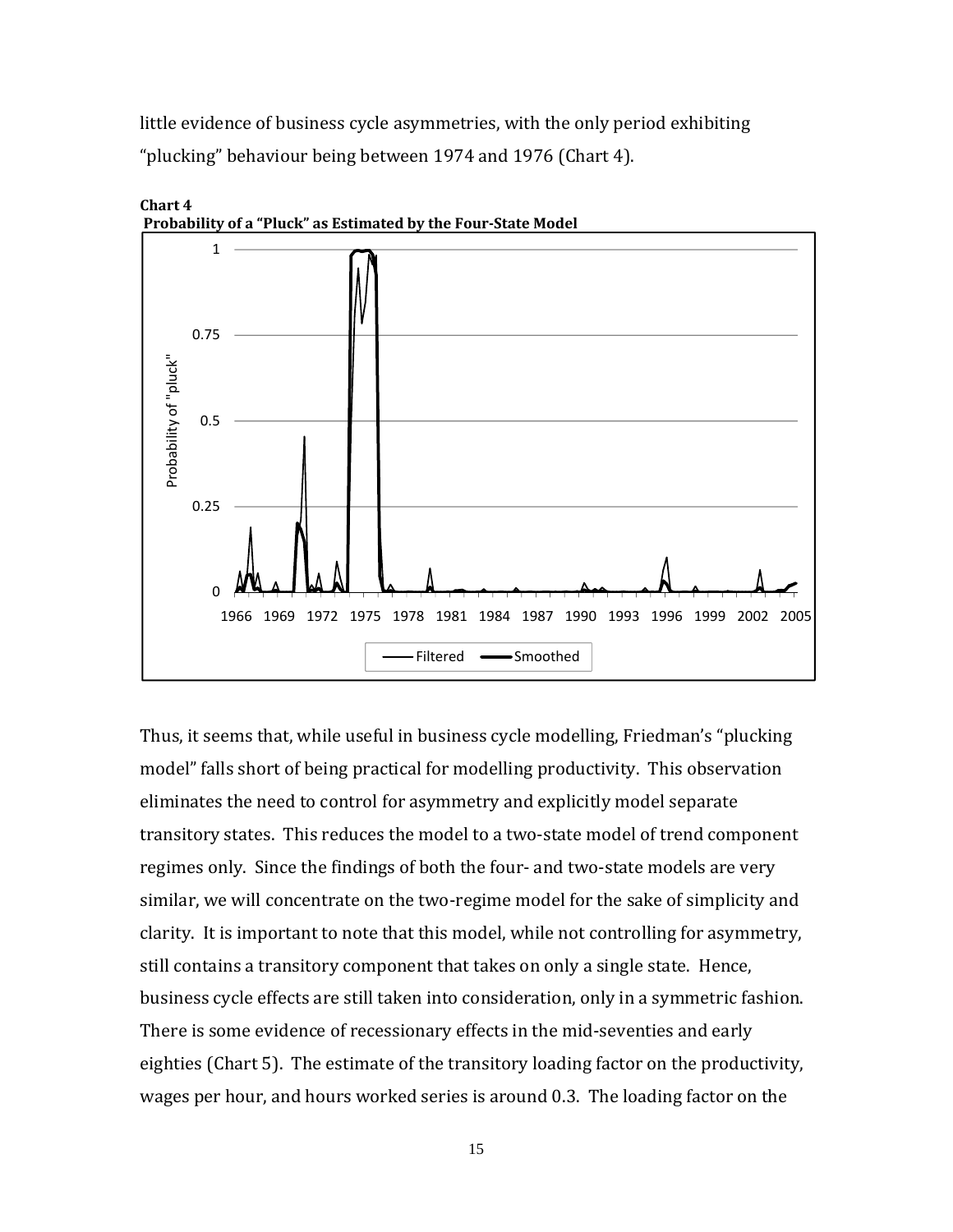consumption per hour series is estimated to be around ‐0.7. This suggests, as Kahn and Rich (2006) point out, that consumption is less cyclical than the hours worked series.



#### **Chart 5 Transitory Component and Its Moving Average**

#### **5.3 Impact of additional series**

As mentioned earlier, growth theory implies that the labour productivity, compensation per hour, and consumption per hour series follow the same trend, or technological progress. In order to isolate the impacts of using the additional series on the growth of trend productivity, the compensation per hour and consumption per hour series are removed. The major benefit of using the supplementary series is the increased confidence of being in either of the two states, and a clearer shift from one regime to the other. Excluding wages per hour results in a slightly increased probability of being in the high‐growth state around the mid‐1970s, as well as towards the turn of the century (Chart 6). The estimation without consumption per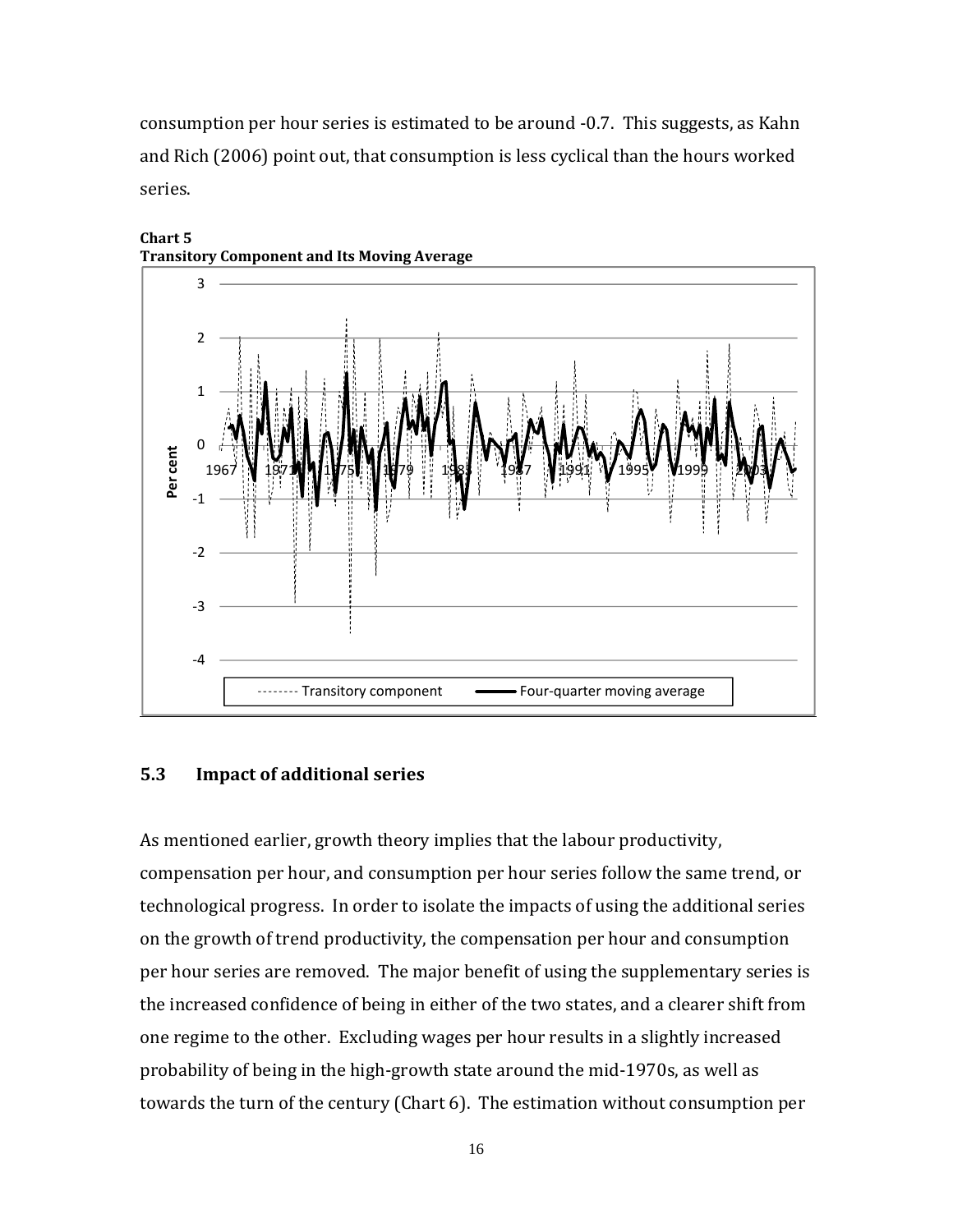hour decreases probabilities in both of the aforementioned time periods, with the smoothed probability of being in the high‐growth state around 1999 rising to 30 per cent (over 80 per cent filtered), which is considerably higher than the full model suggests.



#### **Chart 6 Impact of Additional Series**

Using only the productivity and hours worked series reduces to about 50 per cent the probability of being in the high‐growth state in the first 10 years of estimation. This is a dramatic decline, which suggests that, when using productivity data alone, we lack the evidence to conclude that a high‐growth state prevailed in the decade following 1967. Removing the series has a large impact on estimates of transitory loading factors, with the productivity loading factor decreasing substantially, often not being statistically different from zero.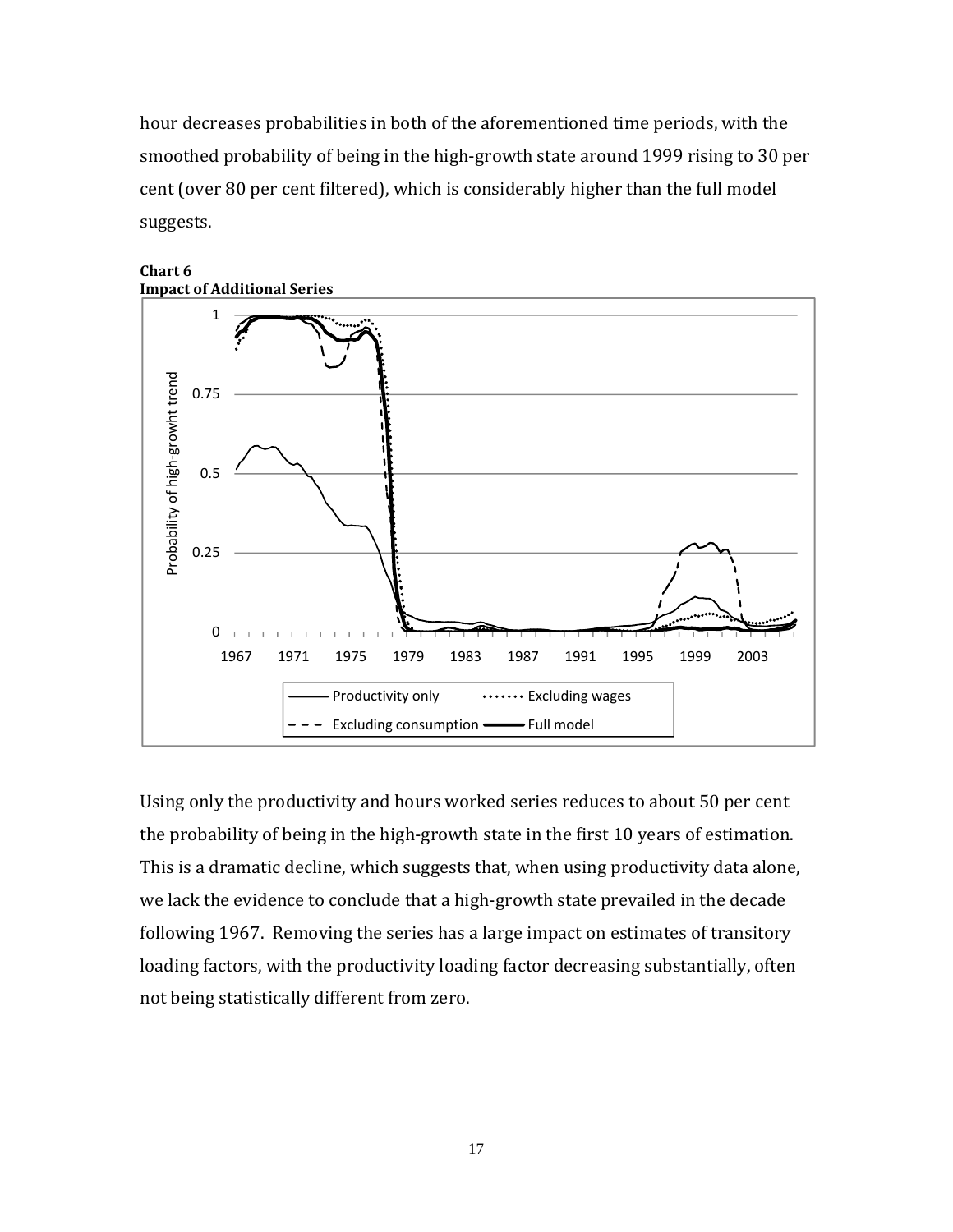#### **5.4 Permanent loading factor equality**

The theoretical implication for the model of a single common trend in productivity, wages per hour, and consumption per hour is that the permanent loading factors are equal, or  $\gamma_1 = \gamma_2 = \gamma_3$ . In order to test this hypothesis, we estimate an unconstrained model , where the coefficients are allowed to vary across the three series, as well as the constrained model, where equality is ensured. In the constrained case, the permanent loading factor was estimated to be 0.48 with a standard error of 0.04. Removing the equality constraint yields estimates of  $\gamma_1 = 0.37$ ,  $\gamma_2 = 0.52$ , and  $\gamma_3 = 0.56$ . The null hypothesis of equality across the three coefficients is rejected at the 5 per cent, but not at the 1 per cent, significance level.

#### **5.5 When can we anticipate a switch if growth stays robust?**

While the data up to and including 2006Q1 do not suggest a switch to the highgrowth state, it is informative to probe how quickly the model would switch regimes if solid productivity growth was experienced in the future. For that purpose, the dataset is extended into the future assuming 0.6 per cent quarter‐to‐quarter (2.4 per cent annual) growth for the three cointegrated series, and assuming that the growth in hours worked is equal to the rate achieved in 2006Q1 (the last quarter of the dataset). Initial estimates suggest that strong growth lasting through 2008, or for at least 10 quarters, would be required to drive the probability of being in the high-growth regime past the 50 per cent mark (Chart 7).

In order to be almost certain of being in the high‐growth state (i.e., high‐growth‐ state filtered probability of approximately 95 per cent), we would have to witness about five years of strong growth (Chart 8). Both of these simulations are characterized by the two transition probabilities converging from, respectively, 0.984 and 0.992 for the low‐ and high‐growth regimes in the original model, and 0.982 and 0.988 for the 10‐quarter extension, to 0.983 for both in the 5‐year extension.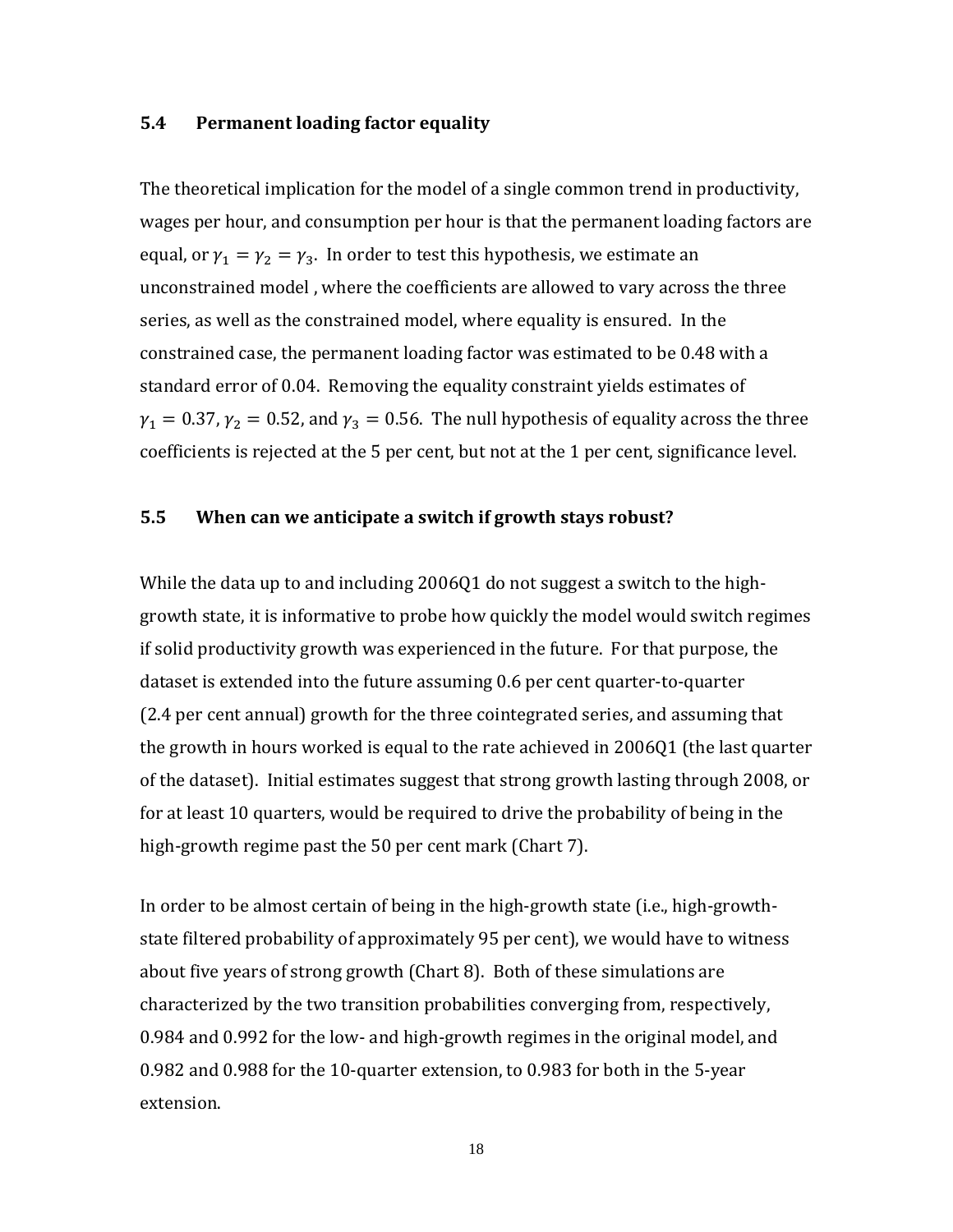**Chart 7 Estimation Period Extended: Ten Quarters of Robust Growth**



**Chart 8 Estimation Period Extended: Five Years of Robust Growth**

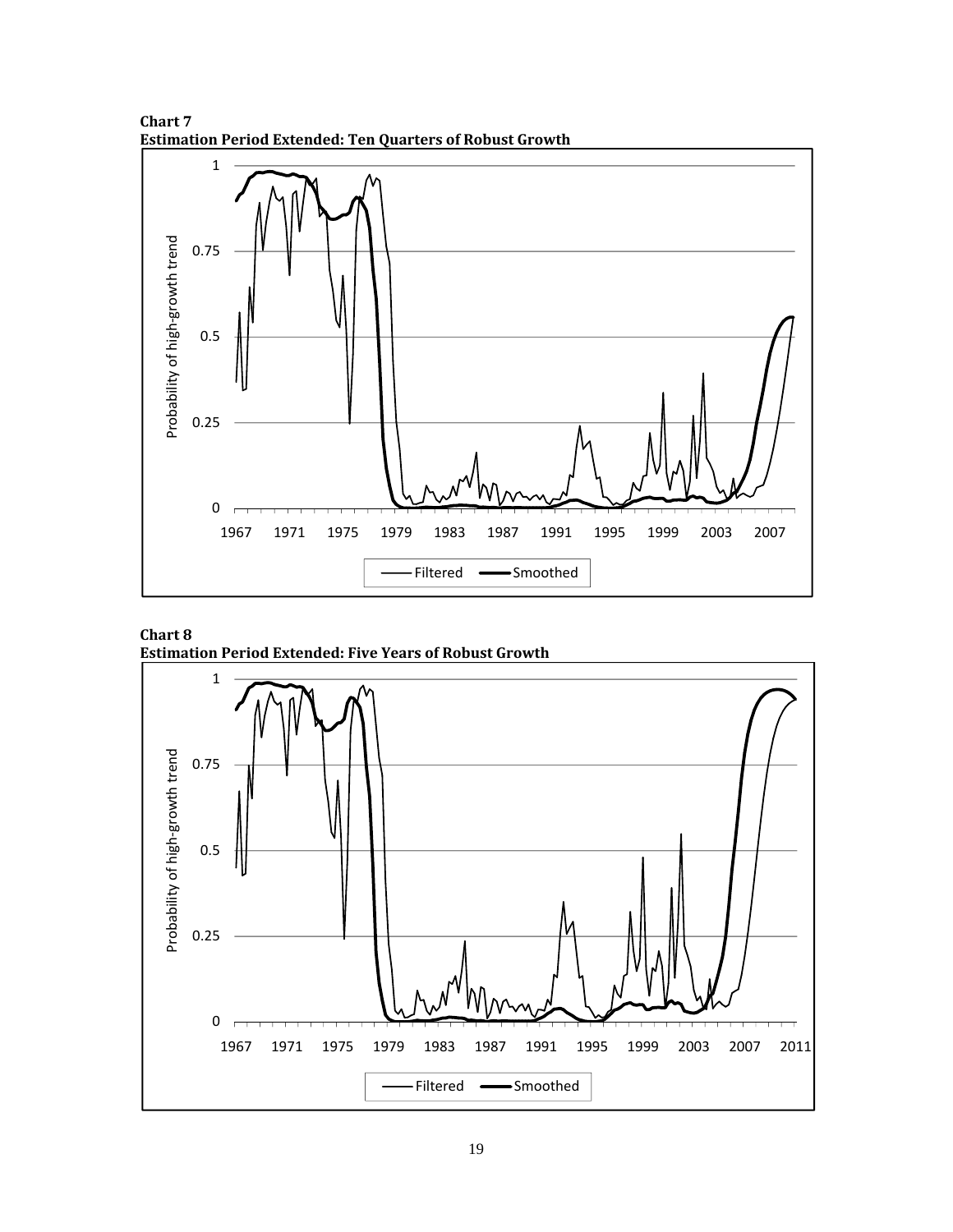#### **5.6 Per hour versus per employee models**

While data for average hours worked are not available prior to 1966, a longer history of employment data is available. This allows for an extra twenty quarters of data beginning in 1961Q1. The "per employee" model allows us to check our baseline results, which make use of the total hours worked series, instead.



The "per employee" model differs significantly from the "per hour" model, especially prior to the mid‐1980s, when average hours were continually falling. According to Harchaoui and Tarkhani (2005), hours worked by an average Canadian fell from 2,364 in 1947 to 1,986 in 1970, and are approximately 1,751 today. This results in the "per employee" productivity growth being well below the growth in output per hour primarily before 1983. In the period that followed, the changes in average hours did not experience a clear trend, resulting in both series moving in a similar manner. One notable exception is the increase in average hours worked over the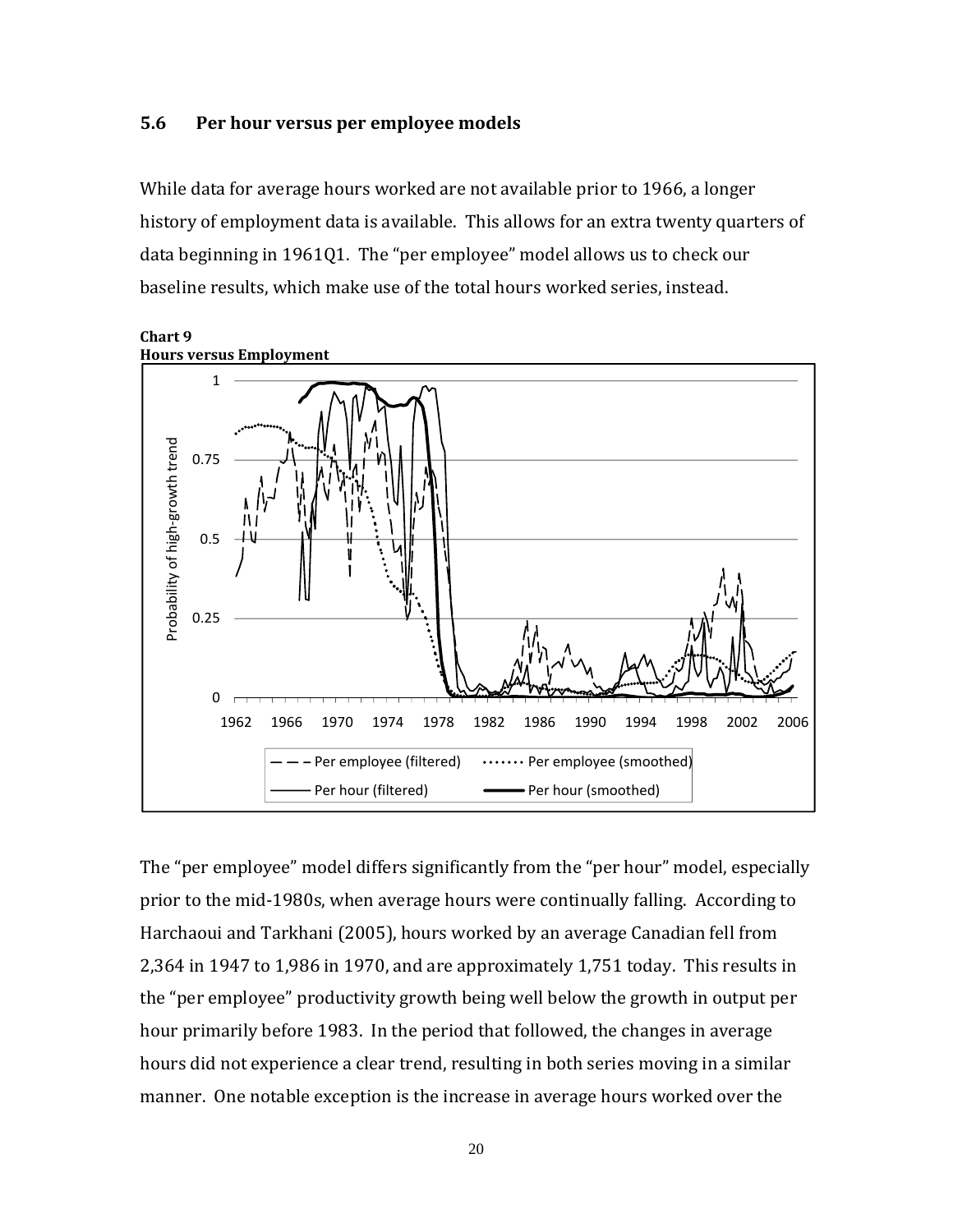past three years, which has caused output per employee to grow faster than actual labour productivity. As expected, the probability of being in the high-growth regime prior to 1980 is considerably lower for the "per employee" variant, with the switch to the low‐growth regime taking place gradually, instead of rapidly, as in the hourly data variant (Chart 9). In the same vein, the probability of being in the high‐growth regime post‐1997 is higher in the "per employee" model, reaching a filtered probability of nearly 40 per cent around 1999.

#### **5.7 Correcting for a decrease in volatility, post1980**

Since the early eighties, all series involved in the study began exhibiting decreasing volatility (Chart 10). Failing to account for this fact may lead to some inefficiencies in the estimated parameters. While there are many ways to approach this problem, a one-time decrease in volatility parameters for all series is used for simplicity.

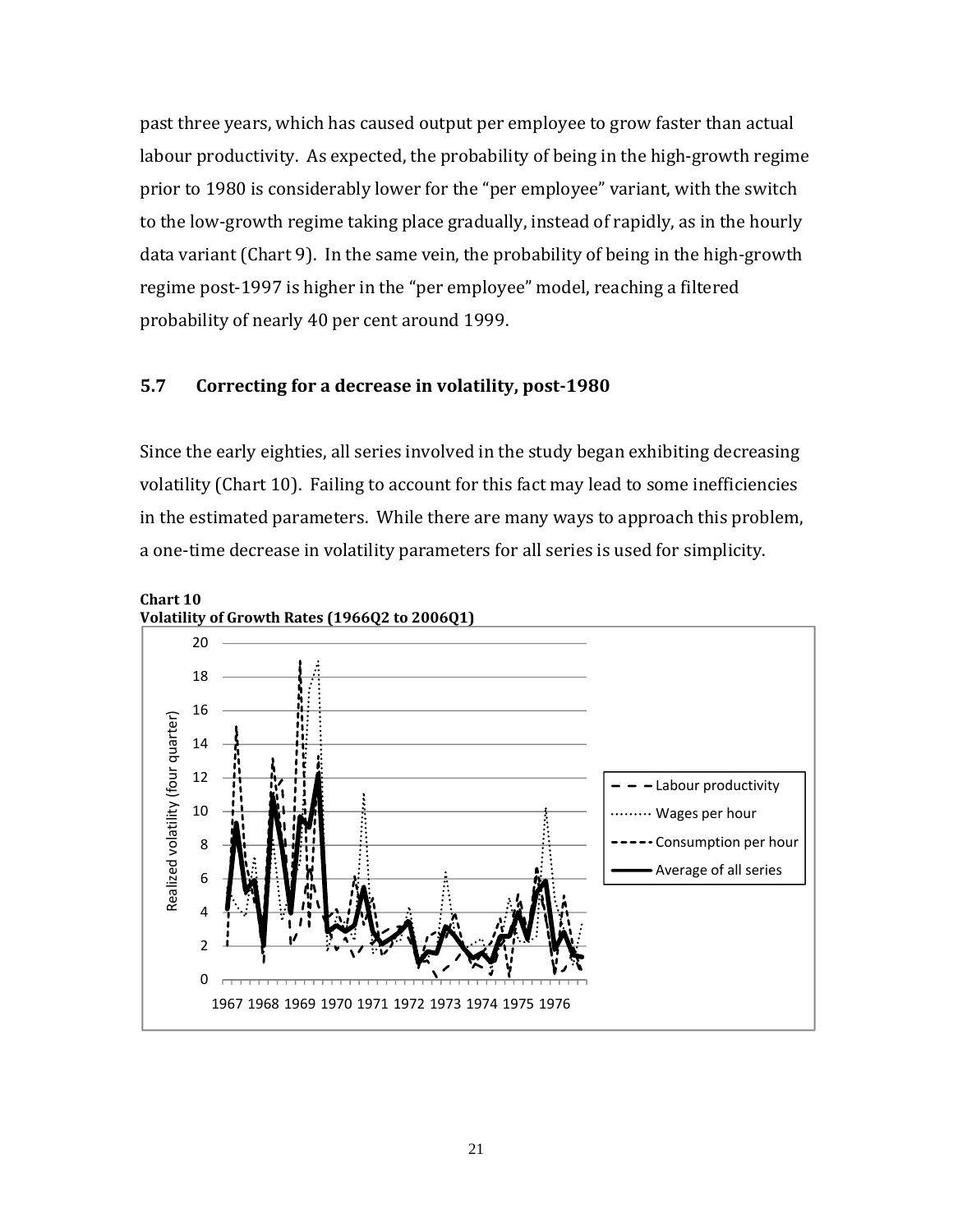The main conclusions reached earlier remain intact, but correcting for volatility slightly increases the persistence of both regimes by about 0.2 percentage points. Furthermore, the correction results in estimates of the autoregressive coefficients of the error terms, particularly on the consumption per hour series, that are more in line with expectations given other series' estimates and the U.S. model. The filtered and smoothed probabilities alike do not differ very much, with the largest divergence being about 10 percentage points in the mid‐1970s (Chart 11).



#### **5.8 Comparing the Canadian and U.S. models**

The most striking difference between the Canadian and the U.S. models is illustrated in Chart 12. Data for the United States before 1966 are removed to ensure comparability. While in Canada the switch from a high to a low regime took place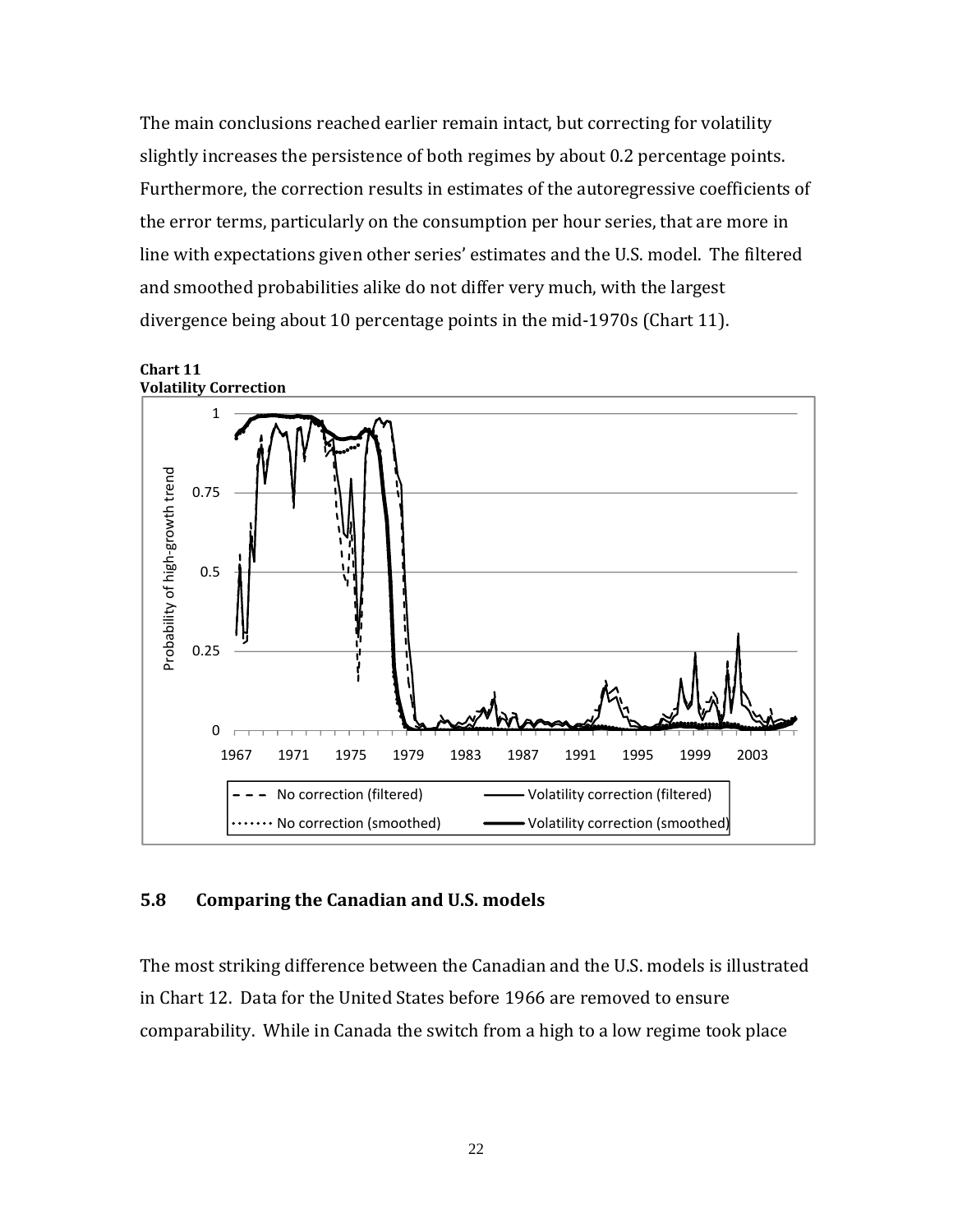around 1979,<sup>[12](#page-26-0)</sup> in the United States this switch occurred about five years earlier. Furthermore, in the United States there was a clear switch back to the high‐growth regime in 1997, whereas in Canada there is no indication of a regime change, at least not in the smoothed probabilities. The U.S. smoothed probabilities are much more clearly defined in the four‐state model, although we present the two‐state model for ease of comparison.



The original United States dataset goes back farther in history by nearly twenty years. These additional data, while helpful in the estimation, do not drastically change the results. The persistence of the high‐growth regime rises, but the timing of the regime changes is approximately identical in both models (Chart 13).

 $\overline{a}$ 

<span id="page-26-0"></span> $12$ . There is a slight indication of lower growth around 1973, but that does not materialize until the end of the seventies.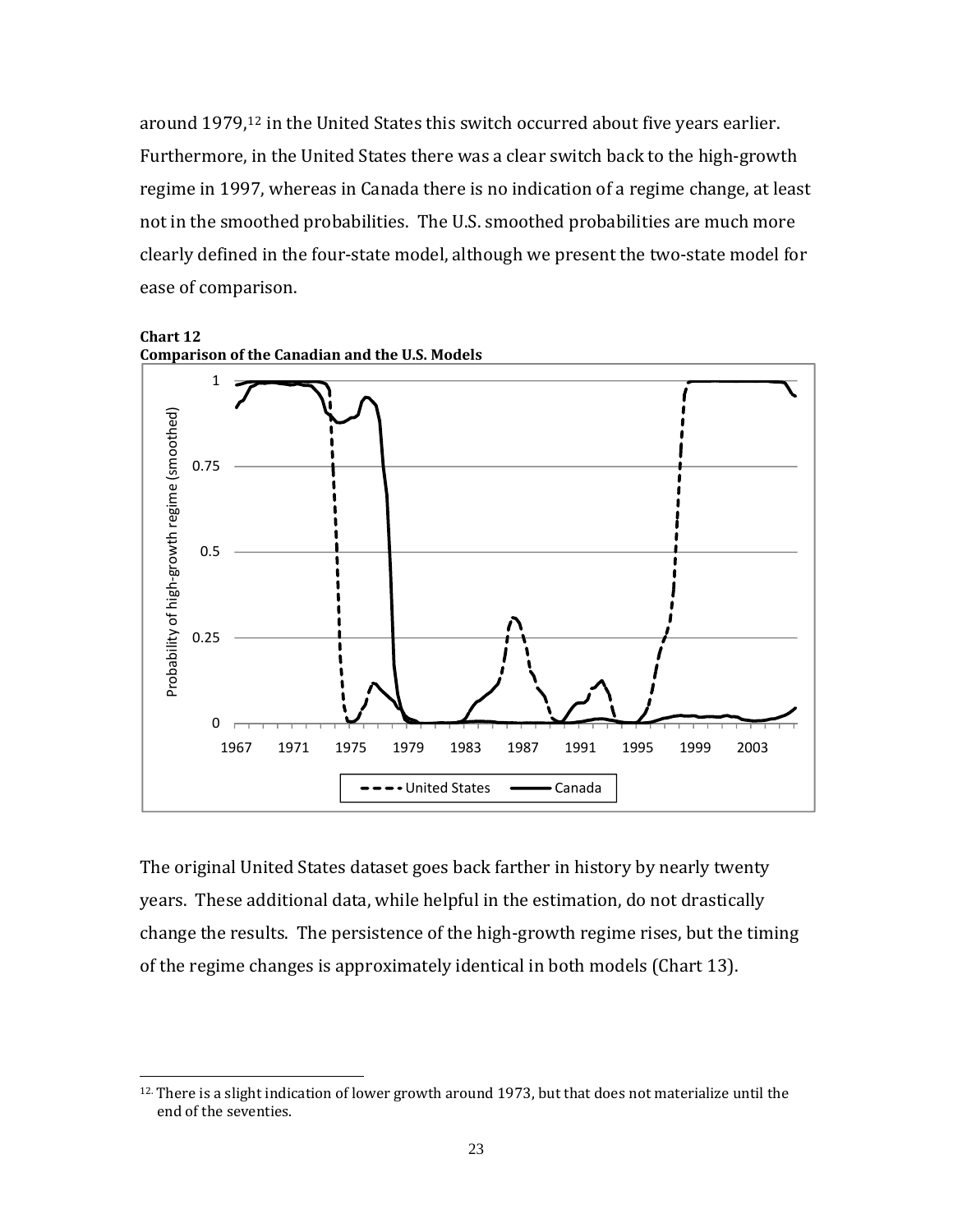**Chart 13 Length of Original U.S. Dataset**



#### **6 Conclusion**

The model used in this paper indicates that Canadian labour productivity switched regimes from a high‐growth trend to a low‐growth trend towards the end of the 1970s, with very little evidence of a shift back to the high‐growth regime by 2006Q1. While filtered probabilities indicate a potential switch around the turn of the century, they never reach levels near 50 per cent. Considering the entire period as the information set removes these signals altogether.

Estimating the model is not free of difficulties, with some variants being considerably sensitive to the specification of the transitory regime, the autoregressive structure, and, very often, the initial values. Furthermore, to assume that Canadian labour productivity takes on two separate trend regimes that switch between each other rather abruptly is clearly a simplification that is not flawless.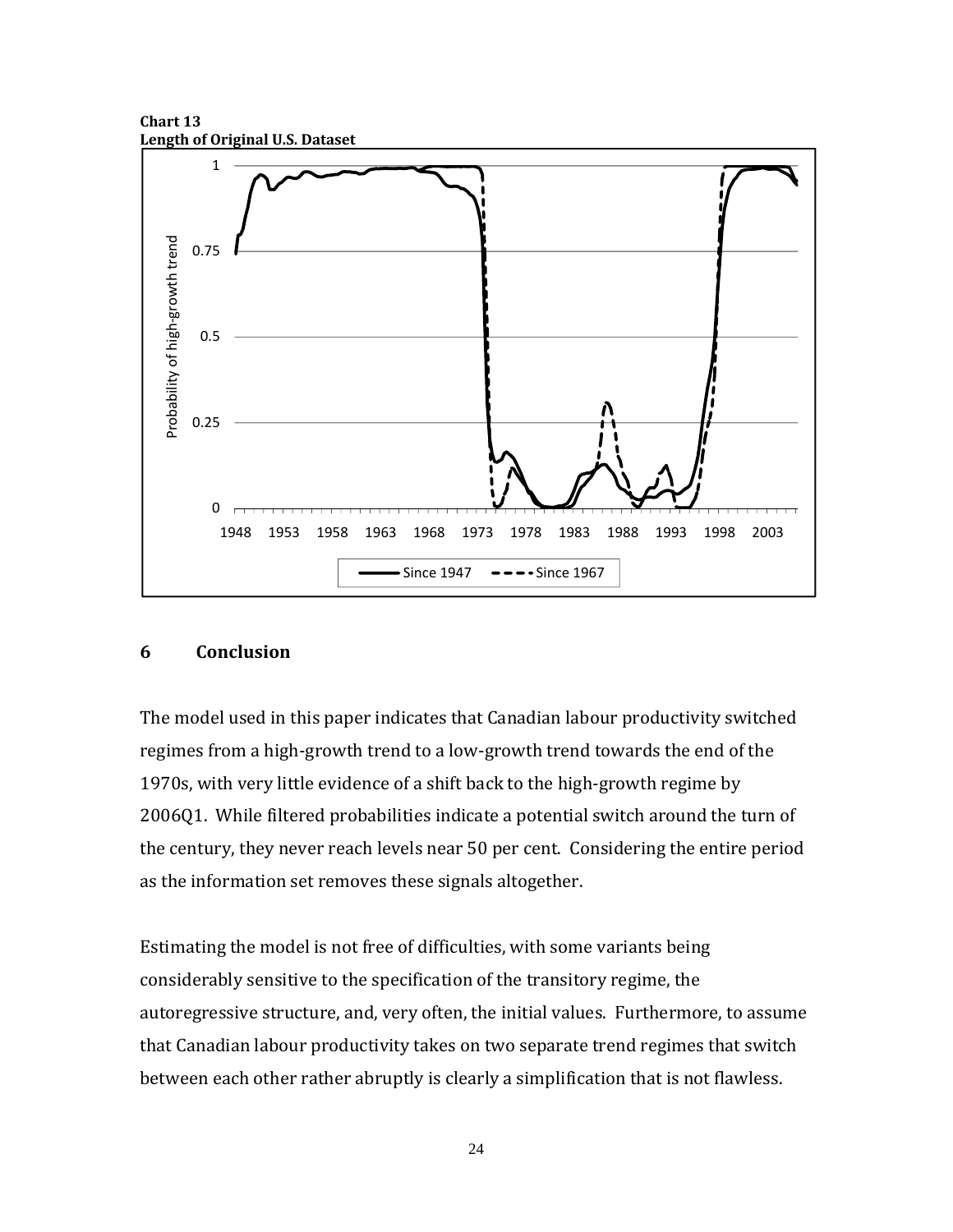Data for the United States, for example, provide clearer signals with higher confidence of being in any particular regime, and rapid shifts between states.<sup>[13](#page-28-0)</sup> Nonetheless, the message from the estimation, although not necessarily positive, is clear and helpful when considering how the trend in Canadian labour productivity is currently evolving.

A number of improvements can be made to the model. First, while relatively lengthy, the dataset may not contain a sufficient number of high‐growth quarters. The years between 1966 and 1978, while experiencing high growth on average, were subject to brief periods of weakness. Extending the dataset forward when the data become available may allow the model to provide a clearer message. [14](#page-28-1) Second, explicitly modelling the volatility of some components may significantly improve the estimation results, since it is clear that the productivity series in particular has undergone a structural change, decreasing in volatility over the years. Lastly, it could very well be the case that the two‐regime model is not the best fit for an analysis of Canadian labour productivity. Allowing for three regimes may in fact be more appropriate, although with the current dataset it is very difficult to obtain acceptable estimates. Alternatively, the trend rate of productivity growth may evolve in a more continuous fashion.

 $\overline{a}$ 

<span id="page-28-0"></span><sup>13.</sup> This is especially true for the four-state model, where U.S. data seem to perform far better than Canadian data.

<span id="page-28-1"></span> $14.$  A clearer conclusion may also emerge if data prior to 1966 become available, although no such data release is anticipated.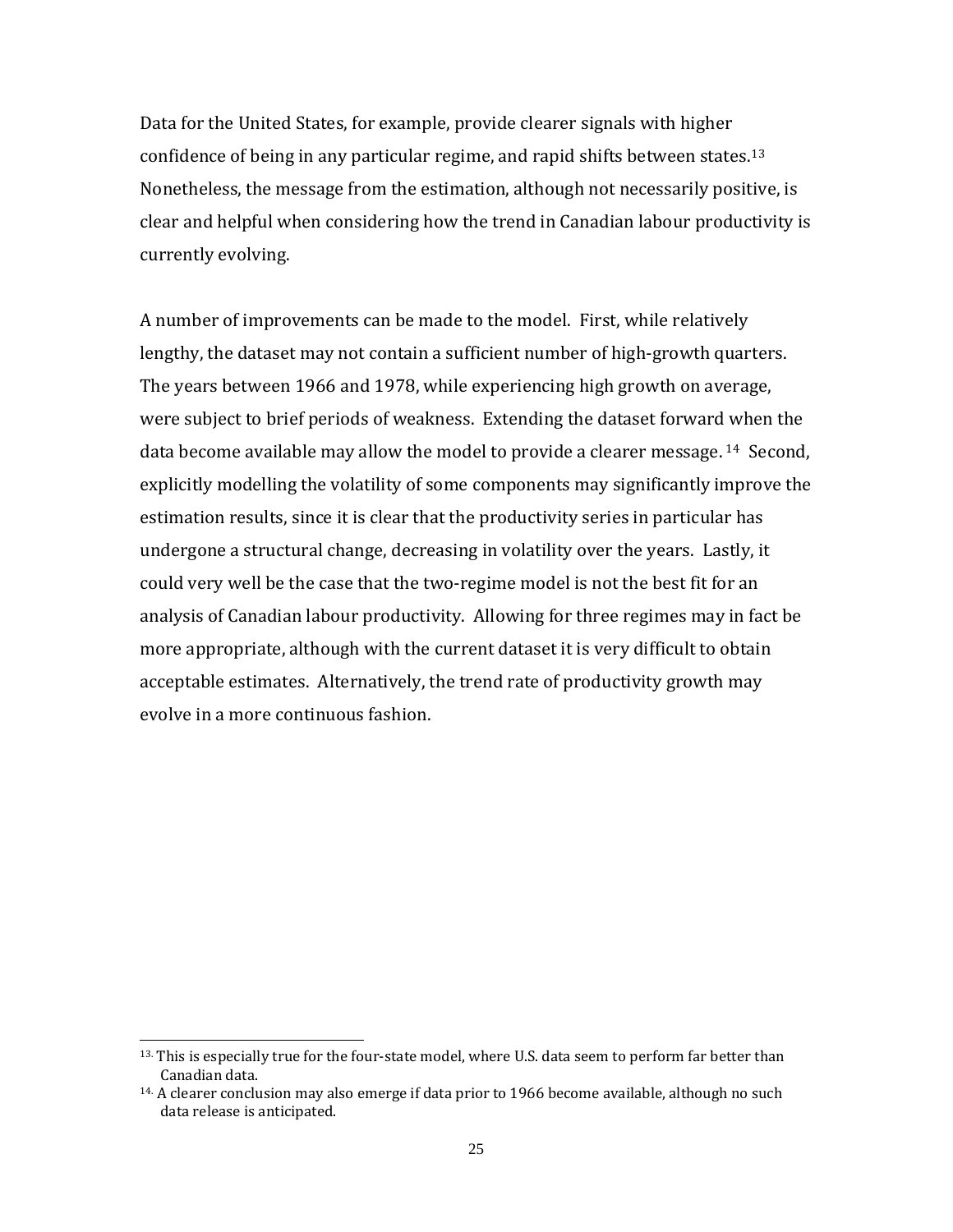#### **References**

- Andrews, D. W. K. 1993. "Tests for Parameter Instability and Structural Change with Unknown Change Point." *Econometrica* 61(4): 821-56.
- \_\_\_\_\_\_\_\_\_. 2003. "End‐of‐Sample Instability Tests." *Econometrica* 71(6): 1661–94.
- Bai, J. and P. Perron. 1998. "Estimating and Testing Linear Models with Multiple Structural Changes." *Econometrica* 66(1): 47–78.
- Beadry, P. and G. Koop. 1993. "Do Recessions Permanently Change Output?" *Journal of Monetary Economics* 31(2): 149–63.
- Benati, L. 2006. "Drift and Breaks in Labour Productivity." Centre for Economic Policy and Research/Euro Area Business Cycle Network Discussion Paper No. 32/2006.

Bureau of Labor Statistics. 2007. "Multifactor Productivity Trends, 2005."

- Chow, G. 1960. "Tests of the Equality Between Sets of Coefficients in Two Linear Regressions." *Econometrica* 28(3): 561–605.
- Cogley, T. 2005. "How Fast Can the New Economy Grow? A Bayesian Analysis of the Evolution of Trend Growth." *Journal of Macroeconomics* 27(2): 179–207.
- French, M. 2001. "Estimating Changes in Trend Growth of Total Factor Productivity: Kalman and H‐P Filters versus a Markov‐Switching Framework." Federal Reserve Board, Finance and Economics Discussion Series No. 2001‐44.
- \_\_\_\_\_\_\_\_\_. 2005. "A Nonlinear Look at Trend MFP Growth and the Business Cycle: Results from a Hybrid Kalman/Markov Switching Model." Federal Reserve Board, Finance and Economics Discussion Series No. 2005‐12.
- Friedman, M. 1969. "Monetary Studies of the National Bureau." In *The Optimum Quantity of Money and Other Essays*, 261–84. Chicago: Aldine.
- \_\_\_\_\_\_\_\_\_. 1993. "The 'Plucking Model' of Business Fluctuations Revisited." *Economic Inquiry* 31(2): 171–77.
- Goldfeld, S. M. and R. E. Quandt. 1973. "A Markov Model for Switching Regression." *Journal of Econometrics* 1(1): 3–15.
- Gordon, R. J. 1998. "Foundations of the Goldilocks Economy: Supply Shocks and the Time‐Varying NAIRU." *Brookings Papers on Economic Activity* 2: 297–346.
- \_\_\_\_\_\_\_\_\_. 2000. "Does the 'New Economy' Measure Up to the Great Inventions of the Past?" *The Journal of Economic Perspectives* 14(4): 49–74.
- Hamilton, J. D. 1989. "A New Approach to the Economic Analysis of Nonstationary Time Series and the Business Cycle." *Econometrica* 57(2): 357–84.
- Hansen, B. E. 2001. "The New Econometrics of Structural Change: Dating Breaks in U.S. Labor Productivity." *Journal of Economic Perspectives* 15(4): 117–28.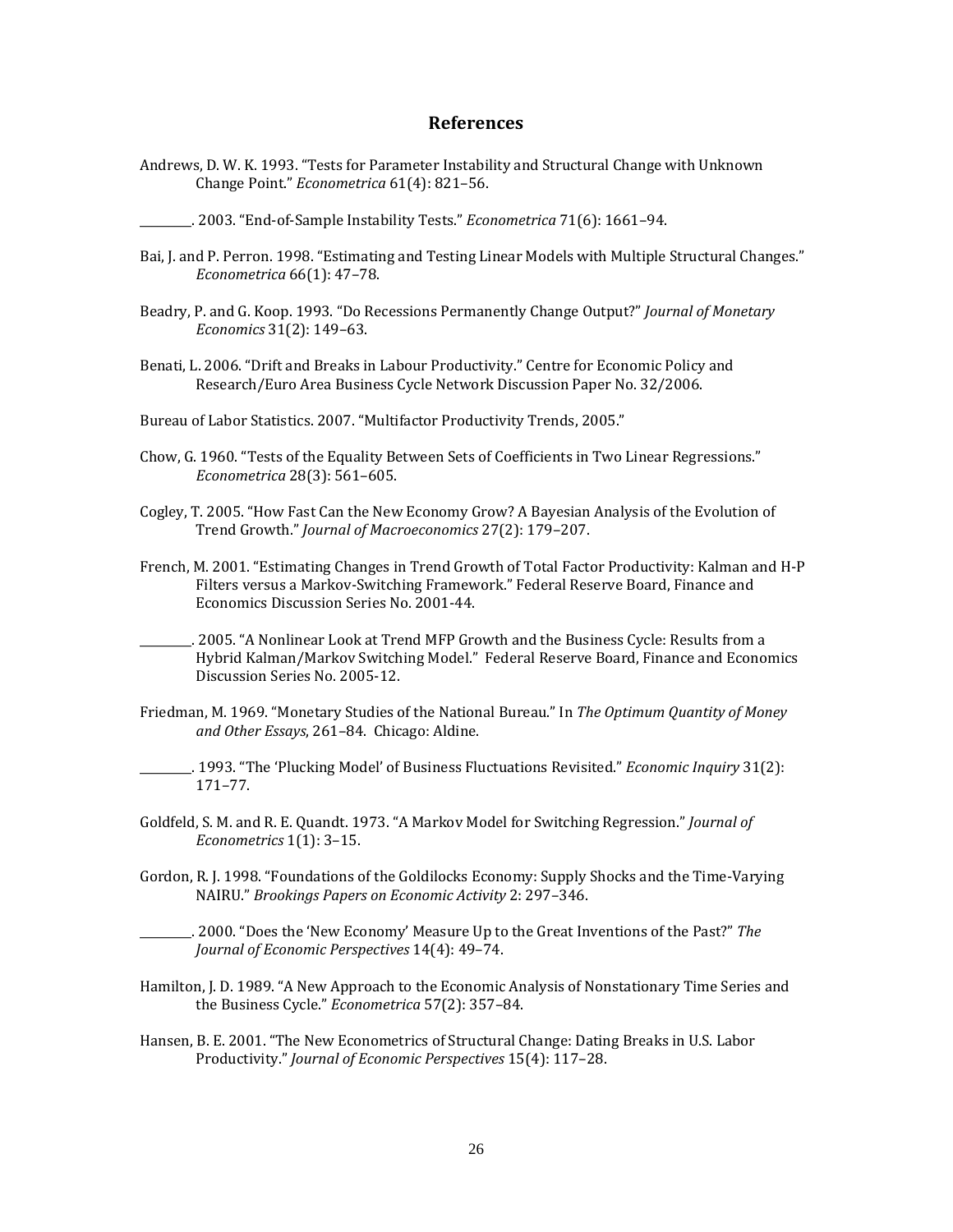- Harchaoui, T. M. and F. Tarkhani. 2005. "Four Decades of Productivity Performance in Canada." *The Canadian Productivity Review*. Statistics Canada Catalogue No. 15‐206‐XIE.
- Harvey, A. C. 1981. *Time Series Models*. Oxford: Philip Allan and Humanities Press.
- Jimeno, J. F., E. Moral, and L. Saiz. 2006. "Structural Breaks in Labor Productivity Growth: The United States vs. the European Union." Banco de España Working Paper No. 0625.
- Johansen, S. 1991. "Estimation and Hypothesis Testing of Cointegration Vectors in Gaussian Vector Autoregressive Models." Econometrica 59(6): 1551-80.

\_\_\_\_\_\_\_\_\_. 1995. *LikelihoodBased Inference in Cointegrated Vector Autoregressive Models*. Toronto: Oxford University Press.

- Jorgenson, D. W., M. S. Ho, and K. J. Stiroh. 2002. "Projecting Productivity Growth: Lessons from the U.S. Growth Resurgence.*" Federal Reserve Bank of Atlanta Economic Review* 2002(3): 1–13.
- Kahn, J. and R. Rich. 2006. "Tracking the New Economy: Using Growth Theory to Detect Changes in Trend Productivity." *Journal of Monetary Economics* 54: 1670–1701.
- Kalman, R. E. 1960. "A New Approach to Linear Filtering and Prediction Problems." *Transactions of the ASMEJournal of Basic Engineering* D82: 35–45.
- Kim, C.‐J. 1994. "Dynamic Linear Models with Markov‐Switching." *Journal of Econometrics* 60(1–2): 1–22.
- Kim, C.‐J. and C. J. Murray. 2002. "Permanent and Transitory Components of Recessions." *Empirical Economics* 27(2): 163–83.
- Kim, C.‐J. and C. R. Nelson. 1999. "Friedman's Plucking Model of Business Fluctuations: Tests and Estimates of Permanent and Transitory Components." *Journal of Money, Credit, and Banking* 31(3): 317–34.
- Kim, C.‐J. and J. Piger. 2002. "Common Stochastic Trends, Common Cycles, and Asymmetry in Economic Fluctuations." *Journal of Monetary Economics* 49(6): 1189–211.
- King, R. G., C. I. Plosser, and S. T. Rebelo. 1988. "Production, Growth and Business Cycles: I. The Basic Neoclassical Model." *Journal of Monetary Economics* 21(2/3): 195–232.
- Macklem, T. 2003. "Future Productivity Growth in Canada: Comparing to the United States." *International Productivity Monitor* 7: 50–7.
- Orphanides, A. 2003. "Monetary Policy Evaluation with Noisy Information." *Journal of Monetary Economics* 50(3): 605–31.
- Osterwald‐Lenum, M. 1992. "A Note with Quantiles of the Asymptotic Distribution of the Maximum Likelihood Cointegration Rank Test Statistics." *Oxford Bulletin of Economics and Statistics* 54(3): 461–72.
- Oulton, N. and S. Srinivasan. 2005. "Productivity Growth and the Role of ICT in the United Kingdom: An Industry View, 1970–2000." Centre for Economic Performance, LSE Discussion Paper No. 681.
- Quandt, R. E. 1972. "A New Approach to Estimating Switching Regressions." *Journal of the American Statistical Association* 67: 306–10.